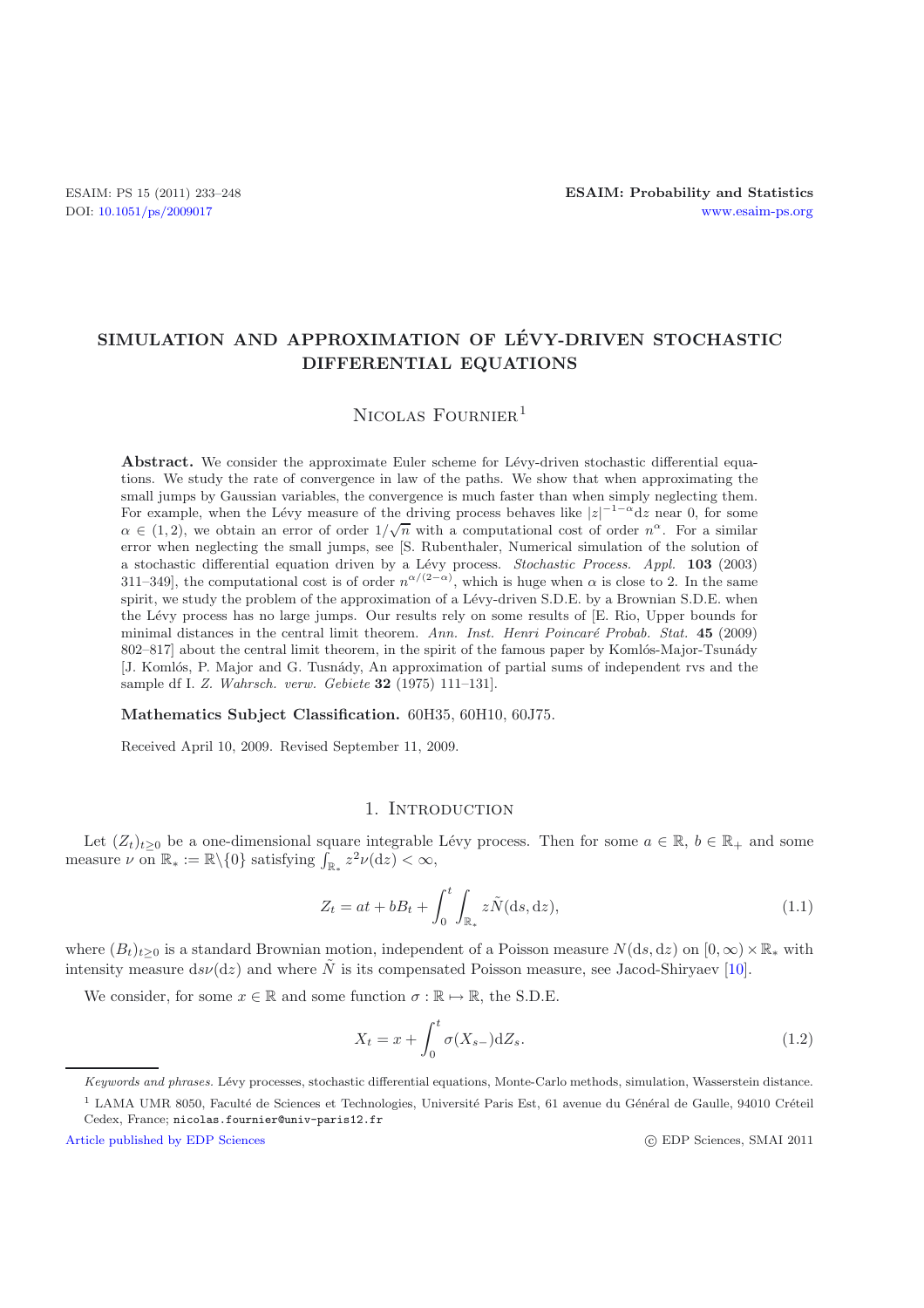Using some classical results (see *e.g.* Ikeda-Watanabe [\[5](#page-15-1)]), there is strong existence and uniqueness for [\(1.2\)](#page-0-0) as soon as  $\sigma$  is Lipschitz continuous: for any given couple  $(B, N)$ , there exists an unique càdlàg adapted solution  $(X_t)_{t>0}$  to [\(1.2\)](#page-0-0). By *adapted*, we mean adapted to the filtration  $(\mathcal{F}_t)_{t>0}$  generated by  $(B, N)$ .

We consider two related problems in this paper. The first one deals with the numerical approximation of the solution  $(X_t)_{t\geq0}$ . It is discussed in the next section in the case where  $\sigma$  is bounded and Lipschitz continuous. We extend our study in Section [7](#page-11-0) to the case where  $\sigma$  is locally Lipschitz continuous with at most linear growth, and where the Lévy measure  $\nu$  satisfies only  $\int_{\mathbb{R}^*} \min(z^2, 1)\nu(\mathrm{d}z) < \infty$ .

The second problem concerns the approximation of  $(X_t)_{t\geq0}$  by the solution to a Brownian S.D.E., when Z has only small jumps, and is discussed in Section [3.](#page-4-0)

Our results are based on a recent work of Rio [\[13\]](#page-15-2) that concerns the rate of convergence in the central limit theorem, when using the quadratic Wasserstein distance. This result and its application to Lévy processes are discussed in Section [4.](#page-5-0)

The proofs are handled in Sections [5](#page-6-0) and [6.](#page-9-0) We give some numerical illustrations in Section [8.](#page-13-0)

## 2. Numerical simulation

The first goal of this paper is to study a numerical scheme to solve [\(1.2\)](#page-0-0). The first idea is to perform an Euler scheme  $(X_{i/n}^n)_{n\geq 0}$  with time-step  $1/n$ , see Jacod [\[6\]](#page-15-3), Jacod-Protter [\[9](#page-15-4)], Protter-Talay [\[12\]](#page-15-5) for rates of convergence. However, this is generally not a good scheme in practise, unless one knows how to simulate the increments of the underlying Lévy process, which is the case  $e.g.$  when  $Z$  is a stable process.

We assume here that the Lévy measure  $\nu$  is known explicitly: one can thus simulate random variables with law  $\nu(\mathrm{d}z)\mathbf{1}_A(z)/\nu(A)$ , for any A such that  $\nu(A) < \infty$ .

The first idea is to approximate the increments of Z by  $\widehat{\Delta}_i^{n,\epsilon} = Z_{i/n}^{\epsilon} - Z_{(i-1)/n}^{\epsilon}$ , where  $Z_t^{\epsilon}$  is the same Lévy process as Z without its (compensated) jumps smaller than  $\epsilon$ . However, Asmussen-Rosinski [\[1](#page-15-6)] have shown that for a Lévy process with many small jumps, it is more convenient to approximate small jumps by some Gaussian variables than to neglect them. We thus introduce  $\Delta_i^{n,\epsilon} = \hat{\Delta}_i^{n,\epsilon} + U_i^{n,\epsilon}$ , where  $U_i^{n,\epsilon}$  is Gaussian with same mean and variance as the neglected jumps and is independent of  $\hat{\Delta}_i^{n,\epsilon}$ . The arguments of [\[1](#page-15-6)] concern only Lévy processes and rely on explicit computations.

Let us write  $(\hat{X}_{[nt]/n}^{n,\epsilon})_{t\geq0}$  (resp.  $(X_{[nt]/n}^{n,\epsilon})_{t\geq0}$ ) for the Euler scheme using the approximate increments  $(\hat{\Delta}_{i}^{n,\epsilon})_{i\geq1}$ (resp.  $(\Delta_i^{n,\epsilon})_{i\geq 1}$ ). They of course have a similar computational cost.

Jacod-Kurtz-Méléard-Protter [\[8](#page-15-7)] have computed systematically the *weak* error for the *approximate* Euler scheme. In particular, they prove some very precise estimates of  $\mathbb{E}[g(X_{[nt]/n}^{n,\epsilon})] - \mathbb{E}[g(X_t)]$  for g smooth enough. The obtained rate of convergence is very satisfying.

Assume now that the goal is to approximate some functional of the path of the solution  $(e.g. \sup_{t\in[0,T]} |X_t|)$ . Then we have to estimate the error between the laws of the paths of the processes (not only between the laws of the time marginals). A common way to perform such an analysis is to introduce a suitable coupling between the numerical scheme  $(X_{[nt]/n}^{n,\epsilon})_{t\geq 0}$  and the true solution  $(X_t)_{t\geq 0}$  and to estimate the (discretized) *strong* error  $\mathbb{E}[\sup_{t\in[0,T]}|X^{n,\epsilon}_{[nt]/n}-X^{\epsilon}_{[nt]/n}|^2]$ . We refer to Jacod-Jakubowski-Mémin [\[7\]](#page-15-8) for the speed of convergence of the discretized process  $(X_{[nt]/n})_{t\geq 0}$  to the whole process  $(X_t)_{t\geq 0}$ .

Rubenthaler [\[14\]](#page-15-9) has studied the strong error when neglecting small jumps. He obtains roughly  $\mathbb{E}[\sup_{t\in[0,T]}|$  $\widehat{X}^{n,\epsilon}_{[nt]/n} - X_{[nt]/n}|^2 \simeq C_T (n^{-1} + \int_{|z| \leq \epsilon} z^2 \nu(\mathrm{d}z))$  (if  $b \neq 0$ ). For  $\nu$  very singular near 0, the obtained precision is very low. Let us mention that in some particular cases, a more efficient method was introduced in Rubenthaler-Wiktorsson [\[15\]](#page-15-10).

Our aim here is to prove that the strong error is much lower when using  $X_{[nt]/n}^{n,\epsilon}$ , see Sections [2.4](#page-3-0) and [8](#page-13-0) below. The main difficulty is to find a suitable coupling between the true increments  $(Z_{i/n} - Z_{(i-1)/n})_{i\geq 1}$  and the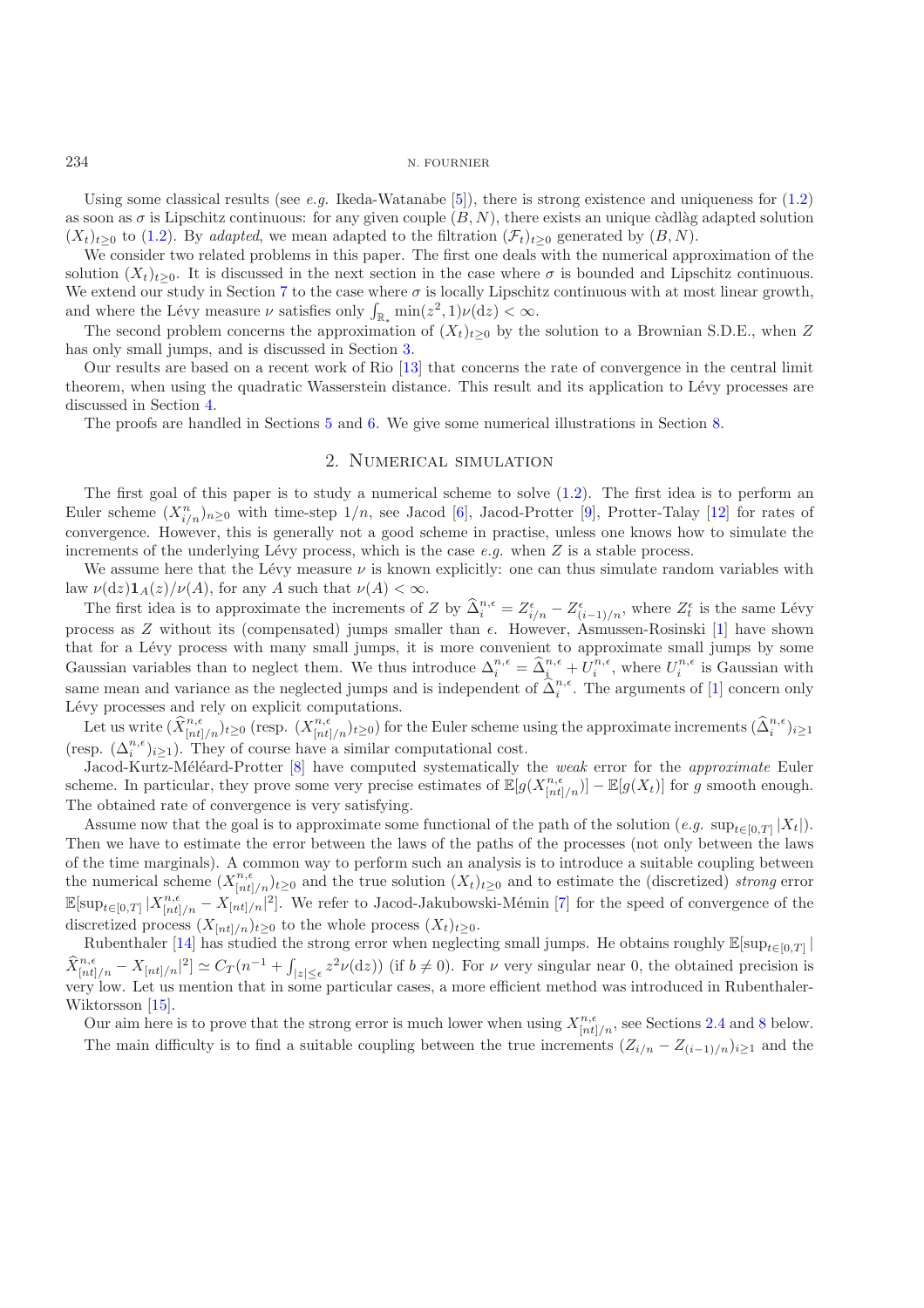approximate increments  $(\Delta_i^{n,\epsilon})_{i\geq 1}$ : clearly, one considers Z, then one erases its jumps smaller than  $\epsilon$ , but how to build the additional Gaussian variable in such a way that it is a.s. close to the erased jumps? We will use a recent result of Rio [\[13](#page-15-2)], which gives some very precise rate of convergence for the standard central limit theorem in Wasserstein distance, in the spirit of Komlós-Major-Tsunády  $[11]$ .

## 2.1. **Notation**

We introduce, for  $\epsilon \in (0,1), k \in \mathbb{N}$ ,

<span id="page-2-1"></span>
$$
F_{\epsilon}(\nu) = \int_{|z| > \epsilon} \nu(\mathrm{d}z), \quad m_k(\nu) = \int_{\mathbb{R}_*} |z|^k \nu(\mathrm{d}z),
$$
  
\n
$$
m_{k,\epsilon}(\nu) = \int_{|z| \le \epsilon} |z|^k \nu(\mathrm{d}z), \quad \beta_{\epsilon}(\nu) = \frac{m_{4,\epsilon}(\nu)}{m_{2,\epsilon}(\nu)}.
$$
\n(2.1)

Observe that we always have  $\beta_{\epsilon}(\nu) \leq \epsilon^2$  and  $F_{\epsilon}(\nu) \leq \epsilon^{-2} m_2(\nu)$ .

For  $n \in \mathbb{N}$  and  $t \geq 0$ , we set  $\rho_n(t)=[nt]/n$ , where [x] is the integer part of x.

#### <span id="page-2-0"></span>2.2. **Numerical scheme**

Let  $n \in \mathbb{N}$  and  $\epsilon \in (0,1)$  be fixed. We introduce an i.i.d. sequence  $(\Delta_i^{n,\epsilon})_{i\geq 1}$  of random variables, with

<span id="page-2-2"></span>
$$
\Delta_1^{n,\epsilon} = a_{n,\epsilon} + b_{n,\epsilon}G + \sum_{i=1}^{N_{n,\epsilon}} Y_i^{\epsilon},\tag{2.2}
$$

where  $a_{n,\epsilon} = (a - \int_{|z| > \epsilon} z \nu(\mathrm{d}z) )/n$ , where  $b_{n,\epsilon}^2 = (b^2 + m_{2,\epsilon}(\nu)) / n$ , where G is Gaussian with mean 0 and variance 1, where  $N_{n,\epsilon}$  is Poisson distributed with mean  $F_{\epsilon}(\nu)/n$  and where  $Y_1^{\epsilon}, Y_2^{\epsilon}, ...$  are i.i.d. with law  $\nu(\mathrm{d}z)\mathbf{1}_{|z|>\epsilon}/F_{\epsilon}(\nu)$ . All these random variables are assumed to be independent. Then we introduce the scheme

$$
X_0^{n,\epsilon} = x, \quad X_{(i+1)/n}^{n,\epsilon} = X_{i/n}^{n,\epsilon} + \sigma(X_{i/n}^{n,\epsilon})\Delta_{i+1}^{n,\epsilon} \quad (i \ge 0).
$$
 (2.3)

- <span id="page-2-3"></span>(i) The cost of simulation of  $\Delta_1^{n,\epsilon}$  is of order  $1+\mathbb{E}[N_{n,\epsilon}] = 1 + F_{\epsilon}(\nu)/n$ , whence that of  $(X_{\rho_n(t)}^{n,\epsilon})_{t\in[0,T]}$  is of order  $T n(1 + F_{\epsilon}(\nu)/n) = T(n + F_{\epsilon}(\nu))$ , as in [\[14\]](#page-15-9).
- (ii)  $\Delta_{i+1}^{n,\epsilon}$  has the same law as  $Z_{(i+1)/n}^{\epsilon}-Z_{i/n}^{\epsilon}+U_i^{n,\epsilon}$ , where  $U_i^{n,\epsilon}$  is Gaussian with same mean and variance as  $\int_{i/n}^{(i+1)/n}$  $\sum_{i/n}^{(i+1)/n} \int_{|z| \leq \epsilon} z \tilde{N}(\mathrm{d}s,\mathrm{d}z)$  and where  $Z_t^{\epsilon} = at + bB_t + \int_0^t$  $\int_0^t \int_{|z| > \epsilon} z \tilde{N}(\mathrm{d}s,\mathrm{d}z).$
- (iii) The key argument of the paper is to use a suitable coupling between  $U_i^{n,\epsilon}$  and  $\int_{i/n}^{(i+1)/n}$  $\int_{i/n}^{(i+1)/n} \int_{|z| \leq \epsilon} z \tilde{N}(\mathrm{d}s,\mathrm{d}z).$ As shown in Lemma [5.2,](#page-7-0) there exists such a coupling satisfying  $E[|U_i^{n,\epsilon} - \int_{i/n}^{(i+1)/n}$ ists such a coupling satisfying  $E[|U_i^{n,\epsilon}-\int_{i/n}^{(i+1)/n}\int_{|z|\leq\epsilon}z\tilde{N}(\text{d}s,\text{d}z)|^2]\leq$  $C\beta_{\epsilon}(\nu)$ . Then we will choose  $\Delta_{i+1}^{n,\epsilon} = Z_{(i+1)/n}^{\epsilon} - Z_{i/n}^{\epsilon} + U_i^{n,\epsilon}$ , which thus satisfies  $E[|\Delta_{i+1}^{n,\epsilon} - (Z_{(i+1)/n} - Z_i^{n,\epsilon})|]$  $Z_{i/n})^2] \leq C \beta_{\epsilon}(\nu).$

#### 2.3. **Main result**

We may now state our main result.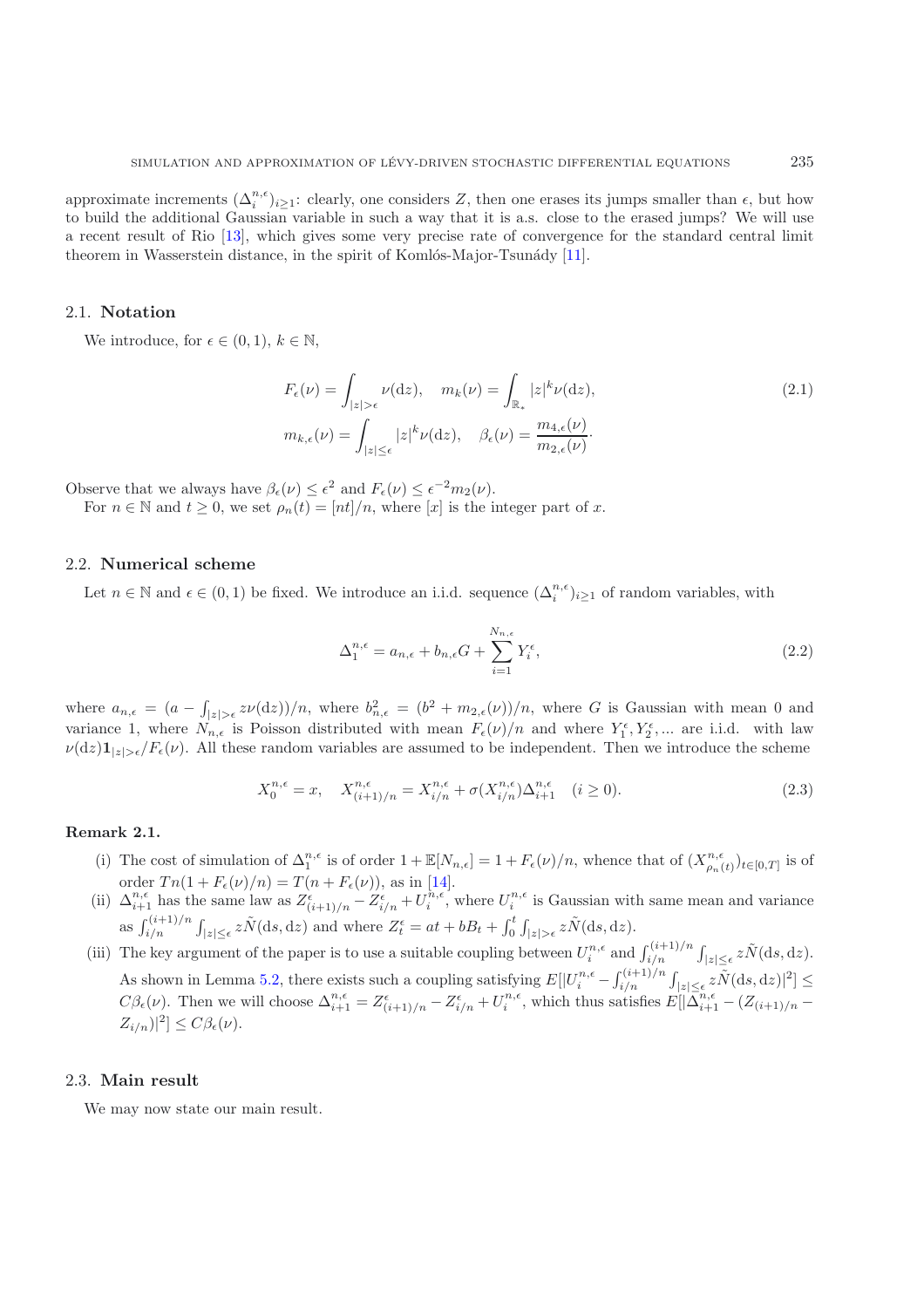<span id="page-3-1"></span>**Theorem 2.2.** *Assume that*  $\sigma : \mathbb{R} \to \mathbb{R}$  *is bounded and Lipschitz continuous. Let*  $\epsilon \in (0,1)$  *and*  $n \in \mathbb{N}$ *. There is a coupling between a solution*  $(X_t)_{t\geq 0}$  *to* [\(1.2\)](#page-0-0) *and an approximated solution*  $(X_{\rho_n(t)}^{n,\epsilon})_{t\geq 0}$  *as in Subsection* [2.2](#page-2-0) such that for all  $T > 0$ ,

$$
\mathbb{E}\left[\sup_{t\in[0,T]}|X_{\rho_n(t)} - X_{\rho_n(t)}^{n,\epsilon}|^2\right] \leq C_T\left(n^{-1} + n\beta_{\epsilon}(\nu)\right),
$$

*where the constant*  $C_T$  *depends only on*  $T, \sigma, a, b, m_2(\nu)$ *.* 

The first bound  $n^{-1}$  is due to the time discretization (Euler scheme) and the second bound  $n\beta_{\epsilon}(\nu)$  is due to the approximation of the increments of the Lévy process. As noted by Jacod  $[6]$  $[6]$ , the first bound may be improved if there is no Brownian motion  $b = 0$  (but we have to work with some weaker norm).

#### <span id="page-3-0"></span>2.4. **Optimization**

Choose  $\epsilon = 1/n$ . Then recalling that  $\beta_{\epsilon}(\nu) \leq \epsilon^2$ , we get

$$
\mathbb{E}\left[\sup_{t\in[0,T]}|X_{\rho_n(t)} - X_{\rho_n(t)}^{n,1/n}|^2\right] \leq C_T/n,
$$

for a mean cost to simulate  $(X_{\rho_n(t)}^{n,1/n})_{t\in[0,T]}$  of order  $T(n+F_{1/n}(\nu))$ .

• We always have  $F_{\epsilon}(\nu) \leq m_2(\nu) \epsilon^{-2}$ , so that the cost is always smaller than  $CTn^2$ .

• If  $\nu(\mathrm{d}z) \stackrel{z\to 0}{\simeq} |z|^{-1-\alpha} \mathrm{d}z$  for some  $\alpha \in (0, 2)$ , then  $F_{\epsilon}(\nu) \simeq \epsilon^{-\alpha}$ , so that the cost is of order  $T(n+n^{\alpha})$ . When neglecting the small jumps, one gets, for a mean cost of order  $T(n + F_{\epsilon}(\nu))$ ,

$$
\mathbb{E}\left[\sup_{t\in[0,T]}|X_{\rho_n(t)}-\hat{X}_{\rho_n(t)}^{n,\epsilon}|^2\right]\leq C_T(1/n+m_2(\epsilon)),
$$

see [\[14](#page-15-9)]. In the case where  $\nu(\mathrm{d}z) \stackrel{z\to 0}{\simeq} |z|^{-1-\alpha} \mathrm{d}z$  for some  $\alpha \in (0, 2)$ , we have  $m_2(\epsilon) \simeq \epsilon^{2-\alpha}$  and  $F_{\epsilon}(\nu) \simeq \epsilon^{-\alpha}$ . Thus to get an mean squared error of order  $1/n$ , one has to choose  $\epsilon = n^{-1/(2-\alpha)}$ , which yields a cost of order  $T(n + n^{\alpha/(2-\alpha)})$ . This is huge when  $\alpha$  is close to 2.

#### 2.5. **Discussion**

The computational cost to get a given precision does not explode when the Lévy measure becomes very singular near 0. The more  $\nu$  is singular at 0, the more there are jumps greater than  $\epsilon$ , which costs many simulations. But the more it is singular, the more the jumps smaller than  $\epsilon$  are well-approximated by Gaussian random variables. These two phenomena are in competition and we prove that the second one compensates (partly) the first one.

Our result involves a suitable coupling between the solution  $(X_t)_{t\geq 0}$  and its approximation  $(X_t^{n,\epsilon})_{t\geq 0}$ . This might seem uninteresting in practise, since by assumption,  $(X_t)_{t>0}$  is completely unknown. But this is always the case when dealing with *strong* errors. In our opinion, this is just an artificial way to estimate the rate of convergence of the paths *in law*, using a Wasserstein type distance. For example, our result allows us to estimate the error when approximating  $\mathbb{E}[F((X_{\rho_n(t)})_{t\in[0,T]})]$  by  $\mathbb{E}[F((X_{\rho_n(t)}^{\eta,\epsilon})_{t\in[0,T]})]$ , for any Lipschitz functional F.

Recall that Theorem [2.2](#page-3-1) is extended in Section [7](#page-11-0) to the case where  $\sigma$  is locally Lipschitz with at most linear growth and where  $m_2(\nu)$  might be infinite.

Let us finally mention that the simulation algorithm can easily be adapted to the case of dimension  $d \geq 2$ . We believe that the result still holds. However, the result of Rio [\[13](#page-15-2)] is not known in the multidimensional setting. We could use instead the results of Einmahl [\[3\]](#page-15-12) or Zaitsev [\[19\]](#page-15-13). This would be much more technical.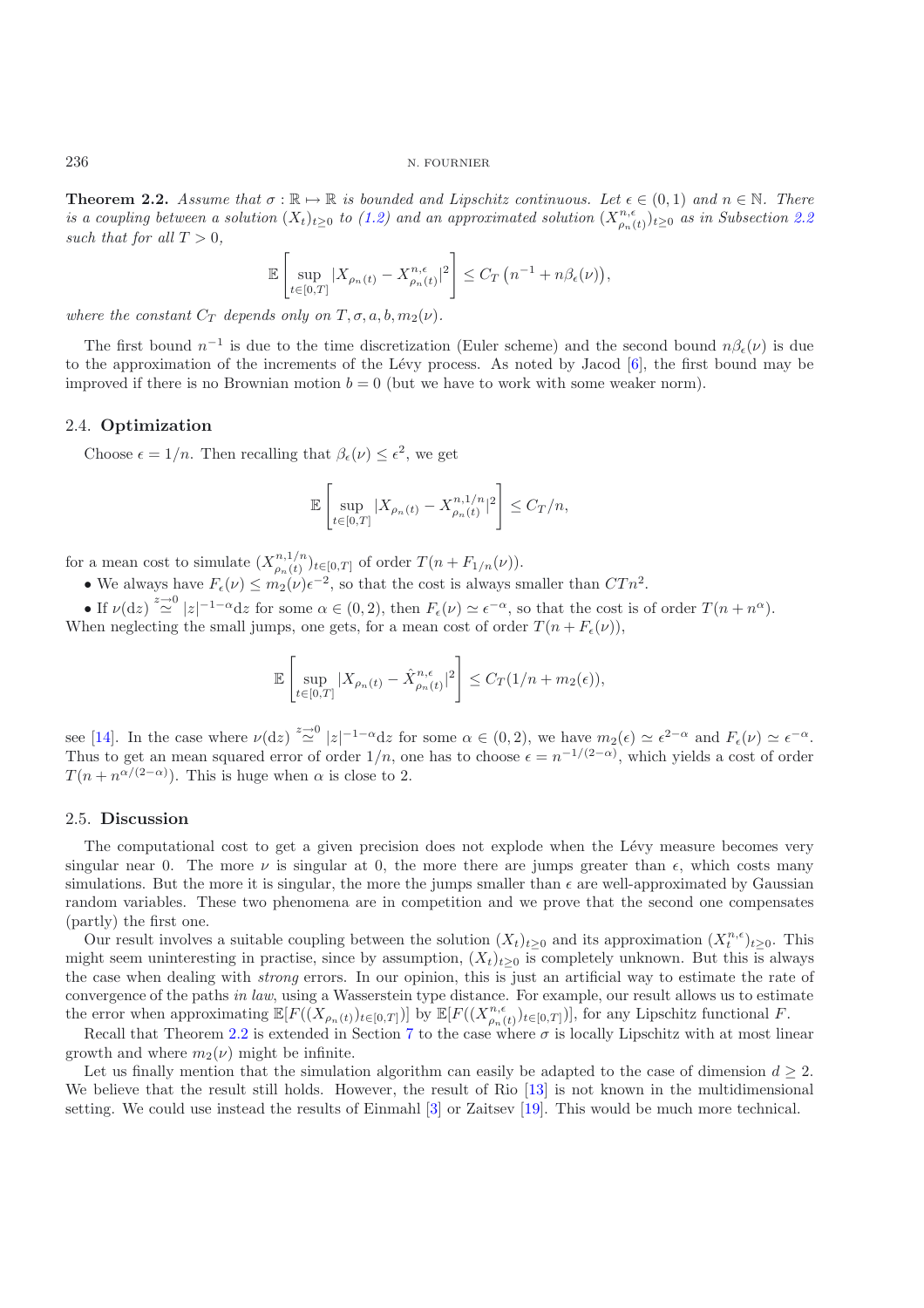#### 3. Brownian approximation

<span id="page-4-0"></span>It is classical in applied sciences to approximate discontinuous phenomena by continuous ones. Here, we examine how far the solution to [\(1.2\)](#page-0-0) is from the solution of a continuous Brownian SDE. Let us mention some more complicated models where such a problem occurs.

(a) The Boltzmann equation is a P.D.E. that can be related to a Poisson-driven S.D.E. (see Tanaka [\[16\]](#page-15-14)), while the Landau equation can be related to a Brownian S.D.E. (see Guérin [\[4\]](#page-15-15)). In the grazing collision limit, the Boltzmann equation is known to converge to the Landau equation (see Villani [\[17\]](#page-15-16)). However, no convergence rate is known.

(b) In [\[18](#page-15-17)], Walsh approximates a Poisson-driven stochastic heat equation by a white-noise driven S.P.D.E. He proves some convergence results, without rate.

Here, we consider only the simple case of one-dimensional Lévy-driven S.D.E.s, but we hope that the main ideas of our proof might apply to more complicated models.

Consider the Lévy process introduced in [\(1.1\)](#page-0-1), consider  $x \in \mathbb{R}$ ,  $\sigma : \mathbb{R} \mapsto \mathbb{R}$  Lipschitz continuous, and the unique solution  $(X_t)_{t>0}$  to [\(1.2\)](#page-0-0). Recall [\(2.1\)](#page-2-1), consider a Brownian motion  $(W_t)_{t>0}$  and set

<span id="page-4-4"></span>
$$
\tilde{Z}_t = at + \sqrt{b^2 + m_2(\nu)} W_t,
$$
\n(3.1)

which has the same mean and variance as  $Z_t$ . Let  $(\tilde{X}_t)_{t>0}$  be the unique solution to

$$
\tilde{X}_t = x + \int_0^t \sigma(\tilde{X}_{s-}) \mathrm{d}\tilde{Z}_s. \tag{3.2}
$$

<span id="page-4-2"></span>**Theorem 3.1.** *Assume that* <sup>σ</sup> *is Lipschitz continuous and bounded. Then it is possible to couple the solutions*  $(X_t)_{t\geq0}$  *to* [\(1.2\)](#page-0-0) and  $(\tilde{X}_t)_{t\geq0}$  *to* [\(3.2\)](#page-4-1) *in such a way that for all*  $p\geq4$ *, all*  $T>0$ *, all*  $n\geq1$ *,* 

<span id="page-4-1"></span>
$$
\mathbb{E}\left[\sup_{t\in[0,T]}|X_t-\tilde{X}_t|^2\right] \leq C_{T,p}\left(n^{2/p-1}+m_p(\nu)^{2/p}+nm_4(\nu)\right),
$$

*where*  $C_{T,p}$  *depends only on*  $p, T, \sigma, a, b, m_2(\nu)$ *.* 

If we only know that  $m_4(\nu) < \infty$ , we choose  $p = 4$  and  $n = [m_4(\nu)^{-2/3}] + 1$  to get  $\mathbb{E} \left[ \sup_{t \in [0,T]} |X_t - \tilde{X}_t|^2 \right] \le$  $C_T (m_4(\nu)^{1/3} + m_4(\nu)).$ 

Consider a sequence of Lévy processes  $(Z_t^{\epsilon})_{t\geq 0}$  with drift a, diffusion coefficient b and Lévy measure  $\nu_{\epsilon}$ , such that  $z^2 \nu_{\epsilon}$  (dz) tends weakly to the Dirac mass  $\delta_0(dz)$ . Then  $\lim_{\epsilon \to 0} m_2(\nu_{\epsilon}) = 1$ , while in almost all cases,  $\lim_{\epsilon \to 0} m_p(\nu_{\epsilon}) = 0$  for some (or all)  $p > 2$ .

Consider the solution to  $X_t^{\epsilon} = x + \int_0^t \sigma(X_{s-}^{\epsilon}) dZ_s^{\epsilon}$ . Then it is well-known and easy to show that  $(X_t^{\epsilon})_{t\geq 0}$  tends in law to the solution of a Brownian S.D.E. Theorem [3.1](#page-4-2) provides a rate of convergence (for some Wasserstein distance). To our knowledge, it is the first result in that direction. For example, we will immediately deduce the following corollary.

<span id="page-4-3"></span>**Corollary 3.2.** *Assume that*  $\sigma$  *is Lipschitz continuous and bounded. Assume that*  $\nu({|z| > \epsilon}) = 0$  *for some*  $\epsilon \in (0,1]$ . Then it is possible to couple the solutions  $(X_t)_{t\geq 0}$  to  $(1.2)$  and  $(X_t)_{t\geq 0}$  to  $(3.2)$  in such a way that *for all*  $\eta \in (0, 1)$ *, all*  $T > 0$ *,* 

$$
\mathbb{E}\left[\sup_{t\in[0,T]}|X_t-\tilde{X}_t|^2\right]\leq C_{T,\eta}\epsilon^{1-\eta}
$$

*where*  $C_{T,n}$  *depends only on*  $\eta, T, \sigma, a, b, m_2(\nu)$ *.*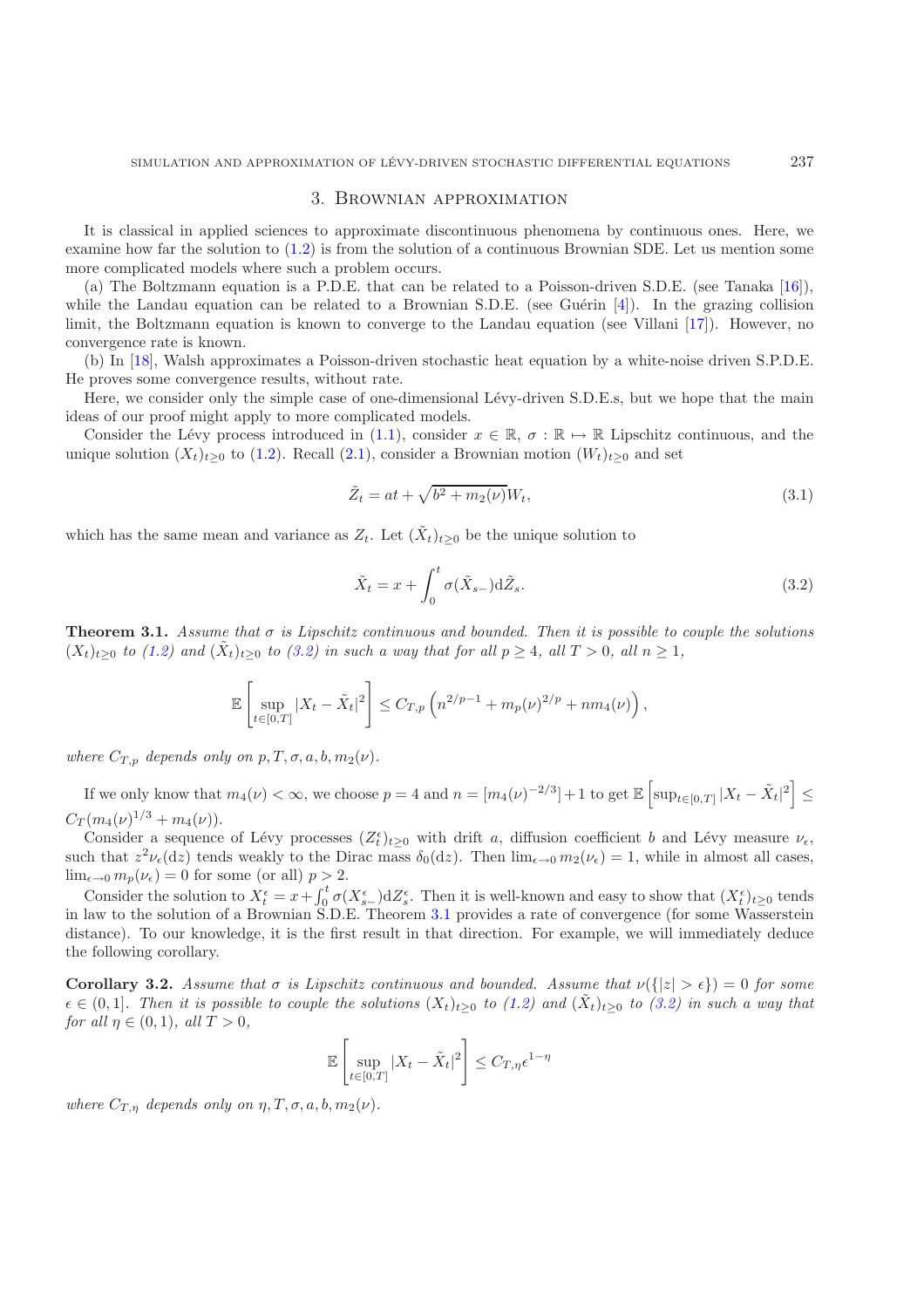#### 4. Coupling results

Consider two laws  $P, Q$  on R with finite variance. The Wasserstein distance  $\mathcal{W}_2$  is defined by

$$
\mathcal{W}_2^2(P,Q)=\inf\left\{\mathbb{E}\left[|X-Y|^2\right],\ \mathcal{L}(X)=P, \mathcal{L}(Y)=Q\right\}.
$$

<span id="page-5-1"></span>With an abuse of notation, we also write  $\mathcal{W}_2(X, Y) = \mathcal{W}_2(X, Q) = \mathcal{W}_2(P, Q)$  if  $\mathcal{L}(X) = P$  and  $\mathcal{L}(Y) = Q$ . We recall the following result of Rio [\[13](#page-15-2)], Theorem 4.1.

**Theorem 4.1.** *There is an universal constant* C *such that for any sequence of i.i.d. random variables*  $(Y_i)_{i\geq 1}$ *with mean* 0 *and variance*  $\theta^2$ *, for any*  $n \geq 1$ *,* 

$$
\mathcal{W}_2^2\left(\frac{1}{\sqrt{n}}\sum_{i=1}^n Y_i, \mathcal{N}(0, \theta^2)\right) \le C \frac{\mathbb{E}[Y_1^4]}{n\theta^2}.
$$

<span id="page-5-2"></span>Here  $\mathcal{N}(0, \theta^2)$  is the Gaussian distribution with mean 0 and variance  $\theta^2$ . Recall now [\(2.1\)](#page-2-1).

**Corollary 4.2.** *Consider a pure jump centered Lévy process*  $(Y_t)_{t>0}$  *with Lévy measure*  $\mu$ *. In other words*  $Y_t = \int_0^t$  $\int_{0}^{t} \int_{\mathbb{R}_{*}} z \tilde{M}(\mathrm{d}s, \mathrm{d}z)$ , where  $\tilde{M}$  is a compensated Poisson measure with intensity  $\mathrm{d}s\mu(\mathrm{d}z)$ . There is an *universal constant* C *such that*

$$
\forall t \ge 0, \quad \mathcal{W}_2^2(Y_t, \mathcal{N}(0, tm_2(\mu))) \le C \frac{m_4(\mu)}{m_2(\mu)}.
$$

*Proof.* Let  $t > 0$ . For  $n \geq 1$ ,  $i \geq 1$ , write  $Y_i^n = n^{1/2} \int_{i-i-1}^{it/n}$  $\sum_{i=1}^{i t/n} \int_{\mathbb{R}_*} z \tilde{M}(\mathrm{d}s, \mathrm{d}z)$ , whence  $Y_t = n^{-1/2} \sum_{i=1}^n Y_i^n$ . The  $Y_i^n$  are i.i.d., centered,  $\mathbb{E}[(Y_1^n)^2] = tm_2(\mu)$ , and

$$
\mathbb{E}[(Y_1^n)^4] = n^2 \mathbb{E} \left[ \left( \int_0^{t/n} \int_{\mathbb{R}_*} z^2 M(\mathrm{d}s, \mathrm{d}z) \right)^2 \right]
$$
  
=  $n^2 \mathbb{E} \left[ \left( \int_0^{t/n} \int_{\mathbb{R}_*} z^2 \tilde{M}(\mathrm{d}s, \mathrm{d}z) + (t/n) m_2(\mu) \right)^2 \right]$   
=  $n^2 \left[ t m_4(\mu)/n + (t m_2(\mu)/n)^2 \right] = n t m_4(\mu) + t^2 m_2(\mu).$ 

Using Theorem [4.1,](#page-5-1) we get

$$
\mathcal{W}_2^2\left(Y_t, \mathcal{N}(0, tm_2(\mu))\right) \le C \frac{ntm_4(\mu) + t^2m_2(\mu)}{ntm_2(\mu)} \stackrel{n \to \infty}{\longrightarrow} C \frac{m_4(\mu)}{m_2(\mu)},
$$

which concludes the proof.

This result is quite surprising at first glance: since the variances of the involved variables are  $tm_2(\mu)$ , it would be natural to get a bound that decreases to 0 as t decreases to 0 (and that explodes for large t). Of course, we deduce the bound  $\mathcal{W}_2^2(Y_t, \mathcal{N}(0, tm_2(\mu))) \le C \min(m_4(\mu)/m_2(\mu), tm_2(\mu))$ , but this is now optimal, as shown in the following example.

**Example.** Consider, for  $\epsilon > 0$ ,  $\mu_{\epsilon} = (2\epsilon^2)^{-1}(\delta_{\epsilon} + \delta_{-\epsilon})$  and the corresponding pure jump (centered) Lévy process  $(V^{\epsilon})$  $(Y_t^{\epsilon})_{t\geq0}$ . It takes its values in  $\epsilon\mathbb{Z}$ . Observe that  $m_2(\mu_{\epsilon})=1$  and  $m_4(\mu_{\epsilon})=\epsilon^2$ . There is  $c>0$  such that for all  $t \geq 0$ , all  $\epsilon > 0$ ,  $\mathcal{W}_2^2(Y_t^{\epsilon}, \mathcal{N}(0, t)) \geq c \min(\epsilon^2, t) = c \min(m_4(\mu_{\epsilon})/m_2(\mu_{\epsilon}), tm_2(\mu_{\epsilon}))$ . Indeed,

• if  $t \leq \epsilon^2$ , then  $\mathbb{P}(Y_t^{\epsilon} = 0) \geq e^{-t\mu_{\epsilon}(\mathbb{R})} = e^{-t/\epsilon^2} \geq 1/e$ , from which the lower-bound  $\mathcal{W}_2^2(Y_t^{\epsilon}, \mathcal{N}(0,t)) \geq ct$  $c \min(t, \overline{\epsilon^2})$  is easily deduced;

<span id="page-5-0"></span>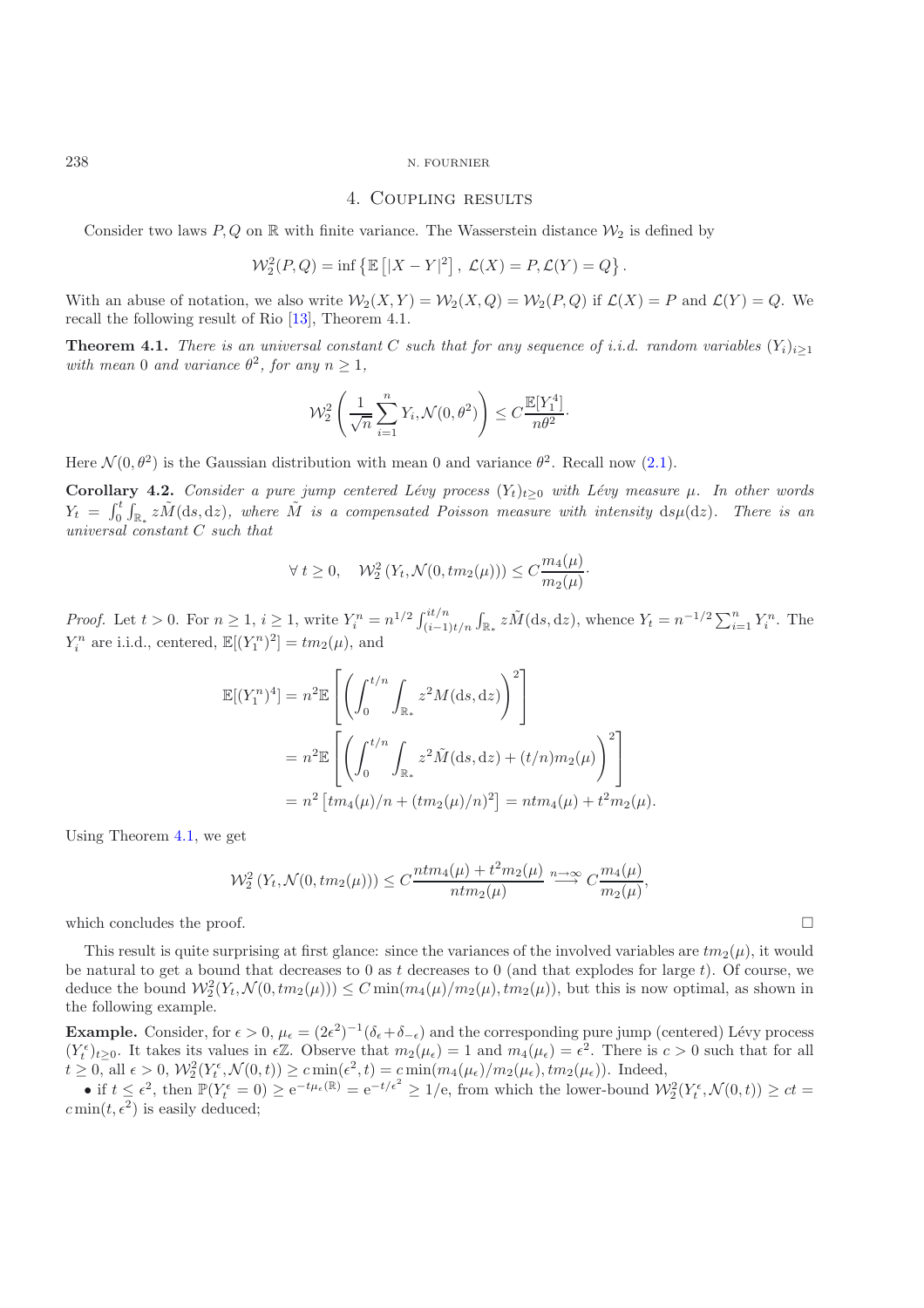• if  $t \geq \epsilon^2$ , use that  $\mathcal{W}_2^2(Y_t^{\epsilon}, \mathcal{N}(0, t)) \geq \mathbb{E}[\min_{n \in \mathbb{Z}} |t^{1/2}G - n\epsilon|^2] = t \mathbb{E}[\min_{n \in \mathbb{Z}} |G - n\epsilon t^{-1/2}|^2]$ , where G is Gaussian with mean 0 and variance 1. Tedious computations show that there is  $c > 0$  such that for any  $a \in (0,1], \ \mathbb{E}[\min_{n \in \mathbb{Z}} |G - na|^2] \ge (a/4)^2 \mathbb{P}(G \in \bigcup_{n \in \mathbb{Z}}[(n+1/4)a, (n+3/4)a] \ge ca^2$ . Hence  $\mathcal{W}_2^2(Y_t^{\epsilon}, \mathcal{N}(0,t)) \ge$  $ct(\epsilon t^{-1/2})^2 = c\epsilon^2 = c \min(t, \epsilon^2).$ 

## <span id="page-6-2"></span>5. Proof of Theorem [2.2](#page-3-1)

<span id="page-6-0"></span>We recall elementary results about the Euler scheme for  $(1.2)$  in Section [5.1.](#page-6-1) We introduce our coupling in Section [5.2,](#page-7-1) which allows us to compare our scheme with the Euler scheme in Section [5.3.](#page-7-2) We conclude in Section [5.4.](#page-9-1) We assume in the whole section that  $\sigma$  is bounded and Lipschitz continuous.

#### <span id="page-6-1"></span>5.1. **Euler scheme**

We introduce the Euler scheme with step  $1/n$  associated to  $(1.2)$ . Let

$$
\Delta_i^n = Z_{i/n} - Z_{(i-1)/n} \quad (i \ge 1), \tag{5.1}
$$

$$
X_0^n = x, \quad X_{(i+1)/n}^n = X_{i/n}^n + \sigma \left( X_{i/n}^n \right) \Delta_{i+1}^n \quad (i \ge 0).
$$
 (5.2)

<span id="page-6-5"></span>The following result is classical.

**Proposition 5.1.** *Consider a Lévy process*  $(Z_t)_{t\geq 0}$  *as in*  $(1.1)$ *. For*  $(X_t)_{t\geq 0}$  *the solution to*  $(1.2)$  *and for*  $(X_{i/n}^n)_{i \geq 0}$  *defined in*  $(5.1)$ – $(5.2)$ *,* 

<span id="page-6-4"></span><span id="page-6-3"></span>
$$
\mathbb{E}\left[\sup_{t\in[0,T]}|X_{\rho_n(t)} - X_{\rho_n(t)}^n|^2\right] \leq C_T/n,
$$

*where*  $C_T$  *depends only on*  $T, a, b, m_2(\nu)$  *and*  $\sigma$ *.* 

We give a proof for the sake of completeness.

*Proof.* Using the Doob and Cauchy-Schwarz inequalities, we get, for  $0 \leq s \leq t \leq T$ ,

$$
\mathbb{E}\left[\sup_{u\in[s,t]}|X_u - X_s|^2\right] \leq C \mathbb{E}\left[\left(a\int_s^t |\sigma(X_u)|du\right)^2 + \sup_{u\in[s,t]} \left(b\int_s^u \sigma(X_v)dB_v\right)^2 + \sup_{u\in[s,t]} \left(\int_s^u \int_{\mathbb{R}_*} \sigma(X_{v-})z\tilde{N}(\mathrm{d}s,\mathrm{d}v)\right)^2\right] \leq C_T \int_s^t (a^2 + b^2 + m_2(v))||\sigma||_\infty^2 \mathrm{d}v \leq C_T(t-s).
$$
\n(5.3)

Observe now that  $X_{\rho_n(t)}^n = x + \int_0^{\rho_n(t)} \sigma(X_{\rho_n(s)}^n) dZ_s$ . Setting  $A_t^n = \sup_{[0,t]} |X_{\rho_n(s)} - X_{\rho_n(s)}^n|^2$ , we thus get  $A_t^n = \sup_{[0,t]} |\int_0^{\rho_n(s)} (\sigma(X_{u-}) - \sigma(X_{\rho_n(u)}^n)) \mathrm{d}Z_u|^2$ . Using the same arguments as in [\(5.3\)](#page-6-4), then the Lipschitz property of  $\sigma$  and [\(5.3\)](#page-6-4), we get

$$
\mathbb{E}[A_t^n] \leq C_T \int_0^{\rho_n(t)} (a^2 + b^2 + m_2(\nu)) \mathbb{E}[(\sigma(X_s) - \sigma(X_{\rho_n(s)}^n))^2] ds
$$
  
\n
$$
\leq C_T \int_0^t \mathbb{E}[(X_s - X_{\rho_n(s)})^2 + (X_{\rho_n(s)} - X_{\rho_n(s)}^n)^2] ds
$$
  
\n
$$
\leq C_T \int_0^t (|s - \rho_n(s)| + \mathbb{E}[A_s^n]) ds.
$$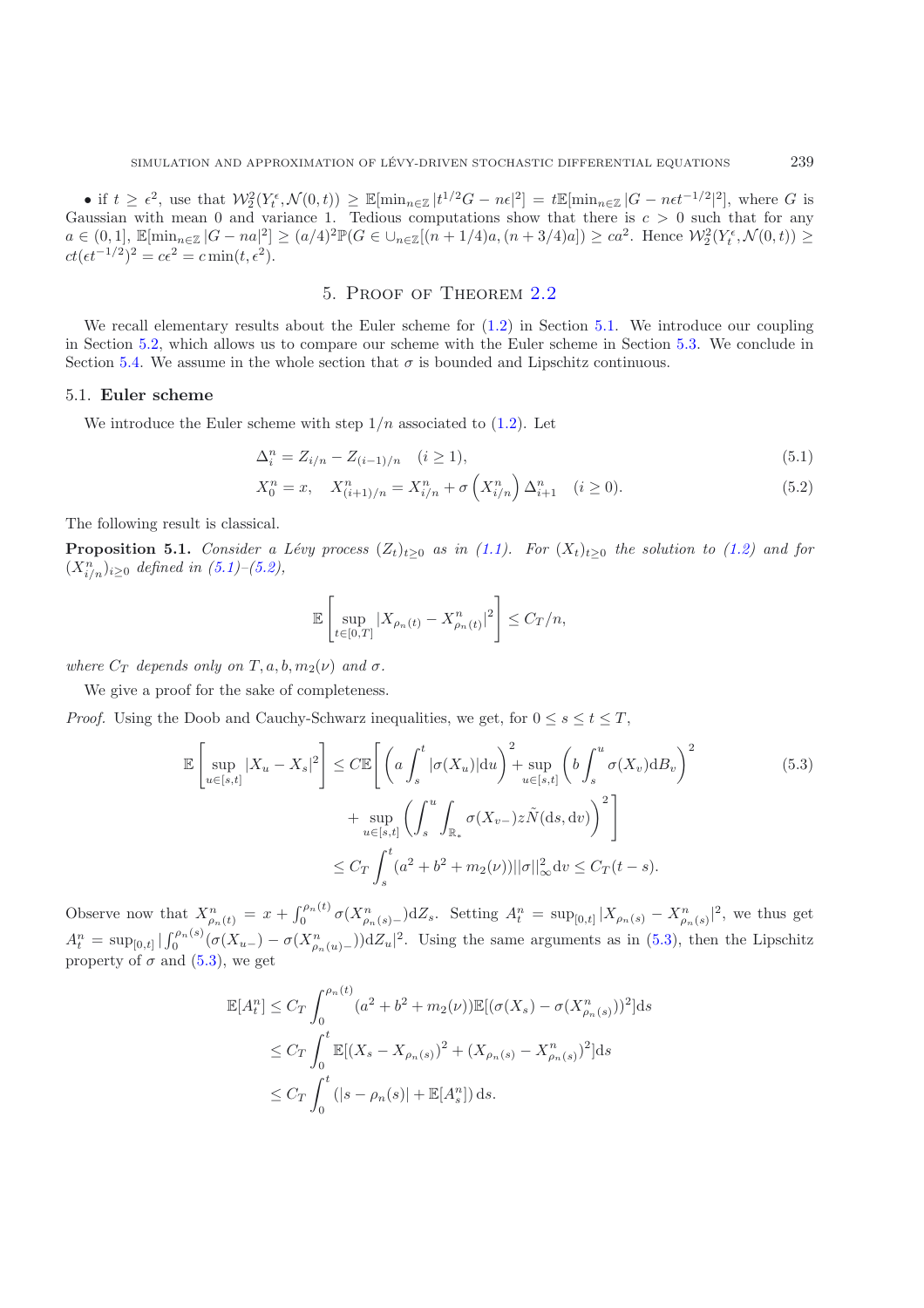<span id="page-7-1"></span>We conclude using that  $|s - \rho_n(s)| \leq 1/n$  and the Gronwall lemma.

### 5.2. **Coupling**

<span id="page-7-0"></span>We now introduce a suitable coupling between the Euler scheme (see Sect. [5.1\)](#page-6-1) and our numerical scheme (see Sect. [2.2\)](#page-2-0). Recall [\(2.1\)](#page-2-1).

**Lemma 5.2.** *Let*  $n \in \mathbb{N}$  *and*  $\epsilon > 0$ *. There exist two coupled families of i.i.d. random variables*  $(\Delta_i^n)_{i\geq 1}$  *and*  $(\Delta_i^n)_{i\geq 1}$  *and*  $(\Delta_i^n)_{i\geq 1}$  *and*  $(\Delta_i^n)_{i\geq 1}$  *and*  $(\Delta_i^n)_{i\geq 1}$  *and*  $(\Delta$  $(\Delta_i^{n,\epsilon})_{i\geq 1}$ , distributed respectively as in [\(5.1\)](#page-6-2) and [\(2.2\)](#page-2-2) in such a way that for each  $i \geq 1$ ,

$$
\mathbb{E}[(\Delta_i^n - \Delta_i^{n,\epsilon})^2] \le C\beta_{\epsilon}(\nu),
$$

*where* C *is an universal constant. Furthermore, for all*  $\epsilon > 0$ , all  $n \in \mathbb{N}$ , all  $i \geq 1$ ,

$$
\mathbb{E}[\Delta_i^n] = \mathbb{E}[\Delta_i^{n,\epsilon}] = \frac{a}{n}, \quad \mathbb{V}\text{ar}[\Delta_i^n] = \mathbb{V}\text{ar}[\Delta_i^{n,\epsilon}] = \frac{b^2 + m_2(\nu)}{n}.
$$

*Proof.* It of course suffices to build  $(\Delta_1^n, \Delta_1^{n,\epsilon})$  and then to take independent copies. Consider a Poisson measure  $N(\text{d}s, \text{d}z)$  with intensity measure  $\text{d}s\nu(\text{d}z)1_{\{|z|\leq \epsilon\}}$  on  $[0, \infty) \times \{|z| \leq \epsilon\}$ . Observe that  $\int_0^t$  $\int_0^t \int_{|z| \leq \epsilon} z \tilde{N}(\mathrm{d}s,\mathrm{d}z)$  is a centered pure jump Lévy process with Lévy measure  $\nu_{\epsilon}(dz) = \mathbf{1}_{|z| \leq \epsilon} \nu(dz)$ . Then we use Corollary [4.2](#page-5-2) and<br>onlarge the underlying probability space if process we there is a Gaussian random variable  $C^{n,\epsilon}$  with m enlarge the underlying probability space if necessary: there is a Gaussian random variable  $G_1^{n,\epsilon}$  with mean 0 and variance  $m_2(\nu_{\epsilon})/n = m_{2,\epsilon}(\nu)/n$  such that  $\mathbb{E} \left[ \frac{\int_0^{1/n} \nu_{\epsilon}^2}{\int_0^{1/n} \nu_{\epsilon}^2} \right]$  $\int_0^{1/n} \int_{|z| \leq \epsilon} z \tilde{N}(\mathrm{d}s,\mathrm{d}z) - G_1^{n,\epsilon}|^2 \Big] \leq C m_4(\nu_{\epsilon})/m_2(\nu_{\epsilon}) = C \beta_{\epsilon}(\nu).$ 

We consider a Brownian motion  $(B_t)_{t\geq0}$  and a Poisson measure N with intensity measure  $ds\nu(\mathrm{d}z)\mathbf{1}_{\{|z|>\epsilon\}}$ on  $[0, \infty) \times \{|z| > \epsilon\}$ , independent of the couple  $(G_1^{n,\epsilon}, \int_0^{1/n}$  $\int_0^1 \int_{|z| \leq \epsilon} z \tilde{N}(\mathrm{d}s, \mathrm{d}z)$  and we set

 $\bullet$   $\Delta_1^n := a/n + bB_{1/n} + \int_0^{1/n}$  $\int_0^1 \int_{|z| \leq \epsilon} z \tilde{N}(\mathrm{d}s,\mathrm{d}z) + \int_0^1 \zeta^{1/n}$  $\int_0^{1/n} \int_{|z|>\epsilon} z \tilde{N}(\mathrm{d} s,\mathrm{d} z);$ 

 $\bullet$   $\Delta_1^{n,\epsilon} := a/n + bB_{1/n} + G_1^{n,\epsilon} + \int_0^{1/n}$  $\int_0^1 \int_{|z|>\epsilon} z\tilde{N}(\mathrm{d}s,\mathrm{d}z).$ 

Then  $\Delta_1^n$  has obviously the same law as  $Z_{1/n} - Z_0$  (see [\(1.1\)](#page-0-1) and [\(5.1\)](#page-6-2)), while  $\Delta_1^{n,\epsilon}$  has also the desired law (see [\(2.2\)](#page-2-2)). Indeed,  $bB_{1/n} + G_1^{n,\epsilon}$  has a centered Gaussian law with variance  $b^2/n + m_{2,\epsilon}(\nu)/n = b_{n,\epsilon}^2$  and  $a/n + \int_0^{1/n}$  $\int_0^{1/n} \int_{|z| > \epsilon} z \tilde{N}(\mathrm{d}s,\mathrm{d}z) = a_{n,\epsilon} + \int_0^{1/n}$  $\int_0^{1/n} \int_{|z| > \epsilon} zN(\mathrm{d}s, \mathrm{d}z)$ . This last integral can be represented as in [\(2.2\)](#page-2-2). Finally  $\mathbb{E}[(\Delta_1^n - \Delta_1^{n,\epsilon})^2] \leq \mathbb{E} \left[|\int_0^{1/n}$  $\int_0^{1/n} \int_{|z| \leq \epsilon} z \tilde{N}(\mathrm{d}s, \mathrm{d}z) - G_1^{n,\epsilon} |^2 \leq C \beta_{\epsilon}(\nu)$  and the mean and variance estimates are obvious.  $\Box$  $\Box$ 

## <span id="page-7-2"></span>5.3. **Estimates**

We now compare our scheme with the Euler scheme. To this end, we introduce some notation. First, we consider the sequence  $(\Delta_i^n, \Delta_i^{n,\epsilon})_{i\geq 1}$  introduced in Lemma [5.2.](#page-7-0) Then we consider  $(X_{i/n}^n)_{i\geq 0}$  and  $(X_{i/n}^{n,\epsilon})_{i\geq 0}$ defined in [\(5.2\)](#page-6-3) and [\(2.3\)](#page-2-3). We introduce the filtration  $\mathcal{F}_i^{n,\epsilon} = \sigma(\Delta_k^n, \Delta_k^{n,\epsilon}, k \leq i)$  and the processes, for  $i \geq 0$ (with  $V_0^{n,\epsilon} = 0$ )

$$
Y_i^{n,\epsilon} = X_{i/n}^n - X_{i/n}^{n,\epsilon}, \quad V_i^{n,\epsilon} = \frac{a}{n} \sum_{k=0}^{i-1} [\sigma(X_{k/n}^n) - \sigma(X_{k/n}^{n,\epsilon})], \quad M_i^{n,\epsilon} = Y_i^{n,\epsilon} - Y_i^{n,\epsilon}.
$$

<span id="page-7-3"></span>**Lemma 5.3.** *There is a constant C, depending only on*  $\sigma$ ,  $a, b, m_2(\nu)$  *such that for all*  $N > 1$ *,* 

$$
\mathbb{E}\left[\sup_{i=0,\ldots,N}|Y_i^{n,\epsilon}|^2\right] \le Cn\beta_{\epsilon}(\nu)(1+C/n)^N(1+N^2/n^2).
$$

*Proof.* We divide the proof into four steps.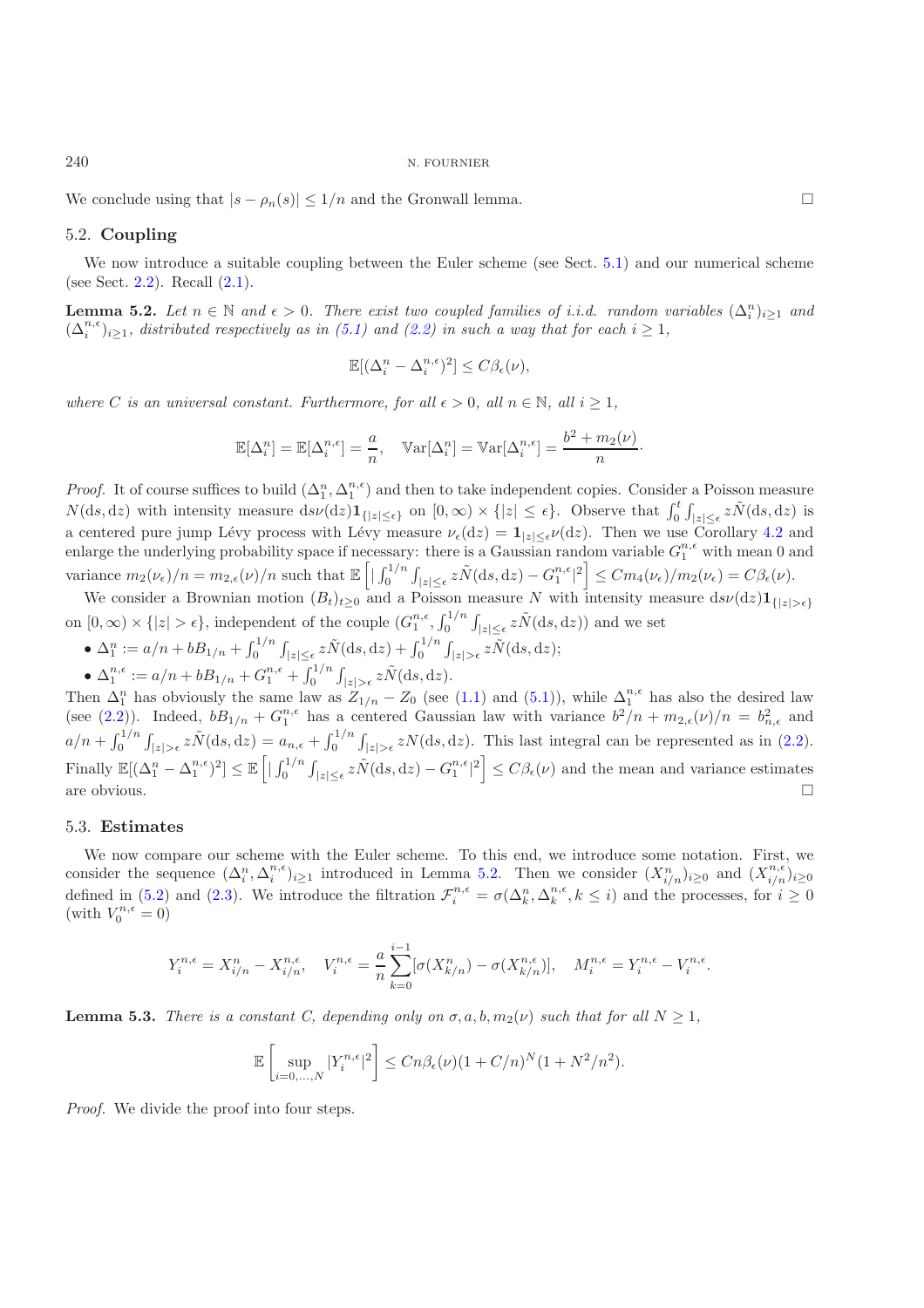*Step 1*. We prove that for all  $i \geq 0$ ,  $\mathbb{E}\left[|Y_i^{n,\epsilon}|^2\right] \leq Cn\beta_{\epsilon}(\nu)(1+C/n)^i$ . First,

$$
\mathbb{E}[|Y_{i+1}^{n,\epsilon}|^2] = \mathbb{E}[|Y_i^{n,\epsilon}|^2] + \mathbb{E}[(\sigma(X_{i/n}^n)\Delta_{i+1}^n - \sigma(X_{i/n}^{n,\epsilon})\Delta_{i+1}^{n,\epsilon})^2]
$$
  
+ 2\mathbb{E}\left[Y\_i^{n,\epsilon}(\sigma(X\_{i/n}^n)\Delta\_{i+1}^n - \sigma(X\_{i/n}^{n,\epsilon})\Delta\_{i+1}^{n,\epsilon})\right] = \mathbb{E}[|Y\_i^{n,\epsilon}|^2] + I\_i^{n,\epsilon} + J\_i^{n,\epsilon}.

Now, using Lemma [5.2](#page-7-0) and that  $(\Delta_{i+1}^n, \Delta_{i+1}^{n,\epsilon})$  is independent of  $\mathcal{F}_i^{n,\epsilon}$ , we deduce that

$$
J_i^{n,\epsilon} = \frac{2a}{n} \mathbb{E}\left[Y_i^{n,\epsilon} (\sigma(X_{i/n}^n) - \sigma(X_{i/n}^{n,\epsilon}))\right] \le \frac{C}{n} E[|Y_i^{n,\epsilon}|^2],
$$

since  $\sigma$  is Lipschitz continuous. Using now the Lipschitz continuity and the boundedness of  $\sigma$ , together with Lemma [5.2](#page-7-0) and the independence of  $(\Delta_{i+1}^n, \Delta_{i+1}^{n,\epsilon})$  with respect to  $\mathcal{F}_i^{n,\epsilon}$ , we get

$$
I_i^{n,\epsilon} \leq C \mathbb{E}[|Y_i^{n,\epsilon}|^2 (\Delta_{i+1}^{n,\epsilon})^2] + C \mathbb{E}[ (\Delta_{i+1}^{n,\epsilon} - \Delta_{i+1}^n)^2] \leq \frac{C}{n} E[|Y_i^{n,\epsilon}|^2] + C\beta_{\epsilon}(\nu).
$$

Finally, we get

$$
\mathbb{E}[|Y_{i+1}^{n,\epsilon}|^2] \le (1+C/n)E[|Y_i^{n,\epsilon}|^2] + C\beta_{\epsilon}(\nu).
$$

Since  $Y_0^{n,\epsilon} = 0$ , this entails that  $E[|Y_i^{n,\epsilon}|^2] \leq C\beta_{\epsilon}(\nu)[1 + (1 + C/n) + ... + (1 + C/n)^{i-1}] \leq Cn\beta_{\epsilon}(\nu)(1 + C/n)^i$ . *Step 2.* We check that for  $N \geq 1$ ,  $\mathbb{E}[\sup_{0,...,N} |V_i^{n,\epsilon}|^2] \leq Cn\beta_{\epsilon}(\nu)(1+C/n)^N N^2/n^2$ . It suffices to use the Lipschitz property of  $\sigma$ , the Cauchy-Schwarz inequality and then Step 1:

$$
\mathbb{E}\left[\sup_{1,\ldots,N}|V_i^{n,\epsilon}|^2\right] \leq C \mathbb{E}\left[\left(\frac{1}{n}\sum_{i=0}^{N-1}|Y_i^{n,\epsilon}|\right)^2\right] \leq C\frac{N}{n^2}\sum_{i=0}^{N-1}\mathbb{E}[|Y_i^{n,\epsilon}|^2]
$$

$$
\leq C\frac{N^2}{n^2}n\beta_{\epsilon}(\nu)(1+C/n)^N.
$$

*Step 3.* We now verify that  $(M_i^{n,\epsilon})_{i\geq 0}$  is a  $(\mathcal{F}_i^{n,\epsilon})_{i\geq 0}$ -martingale. We have  $M_{i+1}^{n,\epsilon} - M_i^{n,\epsilon} = \sigma(X_{i/n}^n)[\Delta_{i+1}^n$  $a/n$  –  $\sigma(X_{i/n}^{n,\epsilon})[\Delta_{i+1}^{n,\epsilon} - a/n]$ . The step is finished, since the variables  $\Delta_{i+1}^n - a/n$  and  $\Delta_{i+1}^{n,\epsilon} - a/n$  are centered and independent of  $\mathcal{F}_i^{n,\epsilon}$ .

*Step 4.* Using the Doob inequality and then Steps 1 and 2, we get

$$
\mathbb{E}\left[\sup_{i=0,\ldots,N}|M_i^{n,\epsilon}|^2\right] \leq C \sup_{i=0,\ldots,N} \mathbb{E}\left[|M_i^{n,\epsilon}|^2\right]
$$
  

$$
\leq C \sup_{i=0,\ldots,N} \mathbb{E}\left[|Y_i^{n,\epsilon}|^2\right] + C \sup_{i=0,\ldots,N} \mathbb{E}\left[|V_i^{n,\epsilon}|^2\right]
$$
  

$$
\leq Cn\beta_{\epsilon}(\nu)(1+C/n)^N(1+N^2/n^2).
$$

But now, since  $Y_i^{n,\epsilon} = M_i^{n,\epsilon} + V_i^{n,\epsilon}$ ,

$$
\mathbb{E}\left[\sup_{i=0,...,N}|Y_i^{n,\epsilon}|^2\right]\leq C\mathbb{E}\left[\sup_{i=0,...,N}|M_i^{n,\epsilon}|^2\right]+C\mathbb{E}\left[\sup_{i=0,...,N}|V_i^{n,\epsilon}|^2\right]
$$

<span id="page-8-0"></span>which allows us to conclude.

Let us rewrite these estimates in terms of  $X^n$  and  $X^{n,\epsilon}$ .

 $\hfill \square$ 

,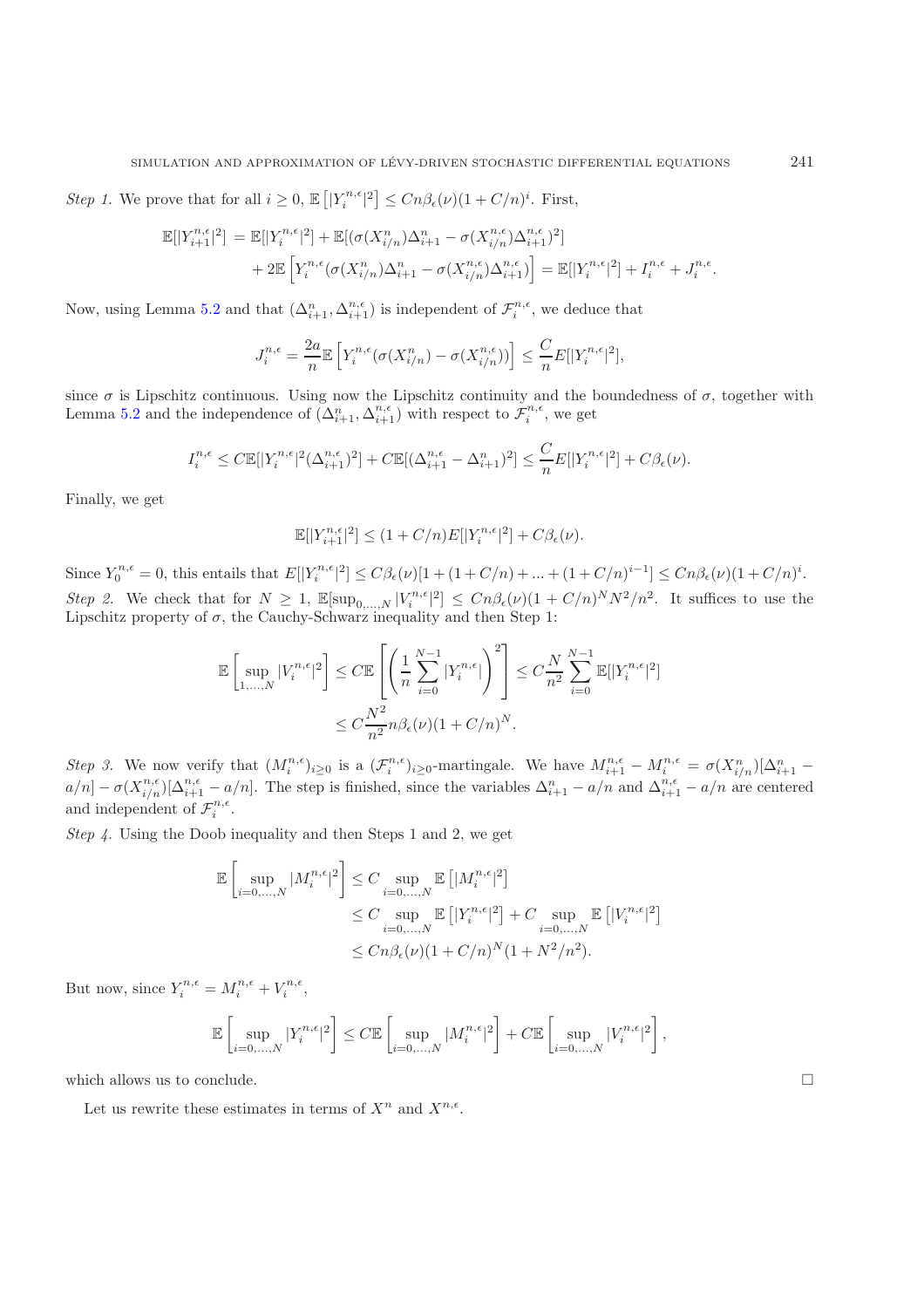**Lemma 5.4.** *Consider the sequence*  $(\Delta_i^n, \Delta_i^{n,\epsilon})_{i\geq 1}$  *introduced in Lemma [5.2](#page-7-0) and then*  $(X_{i/n}^n)_{i\geq 0}$  *and*  $(X_{i/n}^{n,\epsilon})_{i\geq 0}$ <br>defined in (5.0) and (0.2) For all  $T > 0$ . *defined in [\(5.2\)](#page-6-3) and [\(2.3\)](#page-2-3). For all*  $T \ge 0$ *,* 

$$
\mathbb{E}\left[\sup_{t\in[0,T]}|X^n_{\rho_n(t)}-X^{n,\epsilon}_{\rho_n(t)}|^2\right]\leq C_T n\beta_{\epsilon}(\nu),
$$

*where*  $C_T$  *depends only on*  $T, a, b, m_2(\nu), \sigma$ *.* 

*Proof.* With the previous notation,  $\sup_{t\in[0,T]}|X_{\rho_n(t)}^n - X_{\rho_n(t)}^{n,\epsilon}| = \sup_{i=0,\dots,[n]}|Y_i^{n,\epsilon}|$ . Thus using Lemma [5.3,](#page-7-3) we get the bound  $C_n\beta_{\epsilon}(\nu)(1+C/n)^{[nT]}(1+[nT]^2/n^2) \leq C_n\beta_{\epsilon}(\nu)e^{CT}(1+T^2)$ , which ends the proof.

### <span id="page-9-1"></span>5.4. **Conclusion**

We finally give the

*Proof of Theorem [2.2.](#page-3-1)* Fix  $n \in \mathbb{N}$  and  $\epsilon > 0$ . Denote by  $Q(du, dv)$  the joint law of  $(\Delta_1^n, \Delta_1^{n,\epsilon})$  built in Lemma [5.2](#page-7-0) and write  $Q(du, dv) = Q_1(du)R(u, dv)$ , where  $Q_1(du)$  is the law of  $\Delta_1^n$  and where  $R(u, dv)$  is the law of  $\Delta_1^{n, \epsilon}$ conditionally to  $\Delta_1^n = u$ .

Consider a Lévy process  $(Z_t)_{t\geq0}$  as in  $(1.1)$  and  $(X_t)_{t\geq0}$  the corresponding solution to  $(1.2)$ . Set, for  $i\geq0$ ,  $\Delta_i^n = Z_{i/n} - Z_{(i-1)/n}$  and consider the Euler scheme  $(X_{i/n}^n)_{i\geq 0}$  as in [\(5.2\)](#page-6-3). For each  $i \geq 1$ , let  $\Delta_i^{n,\epsilon}$  be distributed according to  $R(\Delta_i^n, dv)$ , in such a way that  $(\Delta_i^{n,\epsilon})_{i\geq 1}$  is an i.i.d. sequence. Finally, let  $(X_{i/n}^{n,\epsilon})_{i\geq 0}$  as in  $(2.3)$ .

By this way, the processes  $(X_t)_{t\geq 0}$ ,  $(X_{i/n}^n)_{i\geq 0}$  and  $(X_{i/n}^{n,\epsilon})_{i\geq 0}$  are coupled in such a way that we may apply Proposition [5.1](#page-6-5) and Lemma [5.4.](#page-8-0) We get

$$
\mathbb{E}\left[\sup_{t\in[0,T]}|X_{\rho_n(t)} - X_{\rho_n(t)}^{n,\epsilon}|^2\right] \le 2\mathbb{E}\left[\sup_{t\in[0,T]}|X_{\rho_n(t)} - X_{\rho_n(t)}^n|^2 + \sup_{t\in[0,T]}|X_{\rho_n(t)}^n - X_{\rho_n(t)}^{n,\epsilon}|^2\right]
$$
  

$$
\le C_T[n^{-1} + n\beta_{\epsilon}(\nu)].
$$

<span id="page-9-0"></span>This concludes the proof.

## 6. Proofs of Theorem [3.1](#page-4-2) and Corollary [3.2](#page-4-3)

<span id="page-9-2"></span>We assume in the whole section that  $\sigma$  is bounded and Lipschtiz continuous. We start with a technical lemma.

**Lemma 6.1.** *Let*  $(X_t)_{t\geq0}$  *and*  $(\tilde{X}_t)_{t\geq0}$  *be solutions to [\(1.2\)](#page-0-0) and [\(3.2\)](#page-4-1). Then for*  $p \geq 2$ *, for all*  $t_0 \geq 0$ *, all*  $h \in (0, 1]$ ,

$$
\mathbb{E}\left[\sup_{t\in[t_0,t_0+h]}|X_t - X_{t_0}|^p\right] \leq C_p(h^{p/2} + hm_p(\nu)),
$$
  

$$
\mathbb{E}\left[\sup_{t\in[t_0,t_0+h]}|\tilde{X}_t - \tilde{X}_{t_0}|^p\right] \leq C_p h^{p/2},
$$

*where*  $C_p$  *depends only on*  $p, \sigma, a, b, m_2(\nu)$ *.* 

*Proof.* It clearly suffices to treat the case of  $(X_t)_{t\geq 0}$ , because  $(X_t)_{t\geq 0}$  solves the same equation (with  $\nu$  replaced by 0 and b replaced by  $b + m_2(\nu)$ . Let thus  $p \geq 2$ .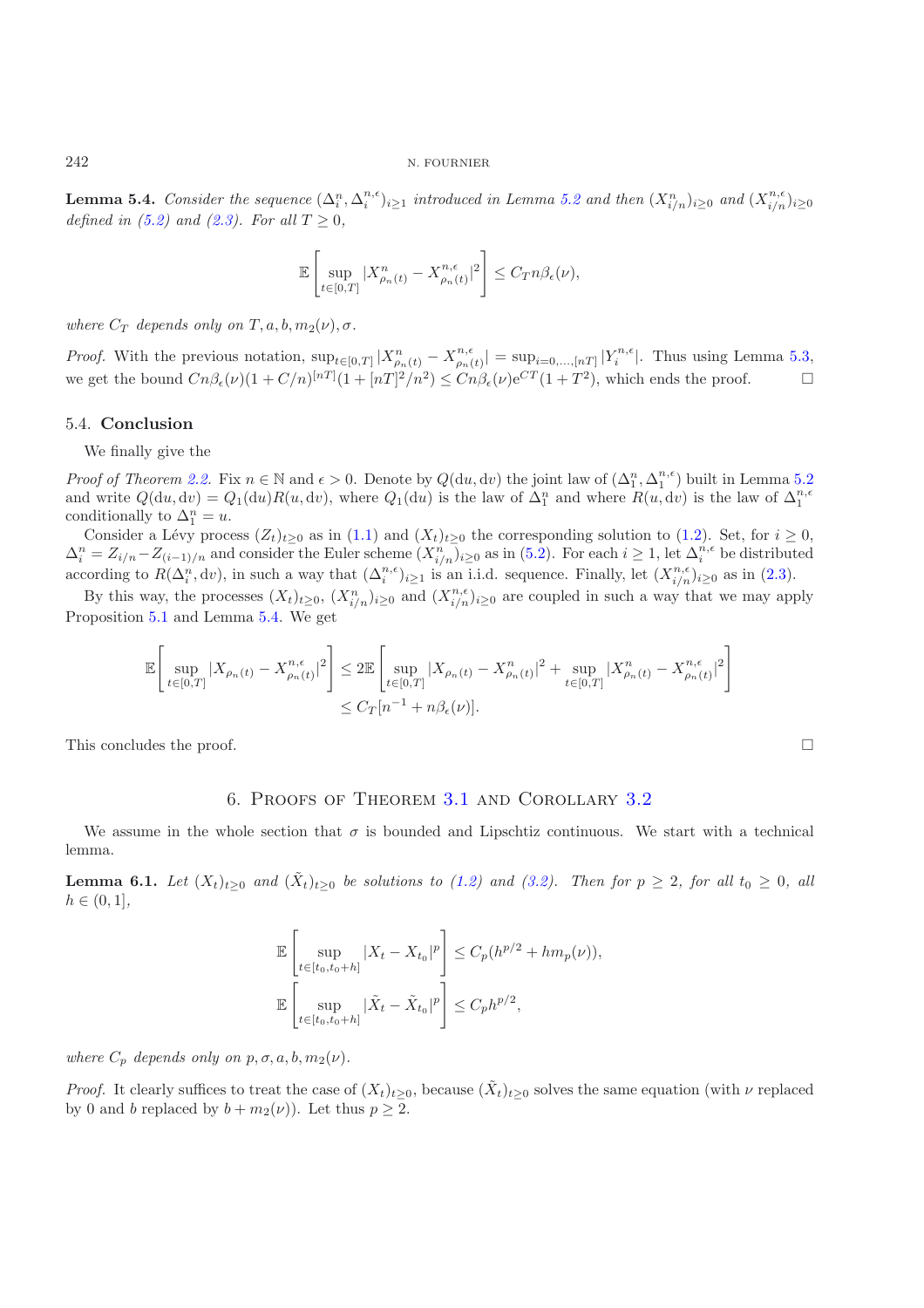Using the Burkholder-Davies-Gundy inequality and the boundedness of  $\sigma$ , we get

$$
\mathbb{E}\left[\sup_{t\in[t_0,t_0+h]}|X_t - X_{t_0}|^p\right] \leq C_p \mathbb{E}\left[\left(\int_{t_0}^{t_0+h} |a\sigma(X_s)|ds\right)^p\right] + C_p \mathbb{E}\left[\left(\int_{t_0}^{t_0+h} b^2\sigma^2(X_s)ds\right)^{p/2}\right] + C_p \mathbb{E}\left[\left(\int_{t_0}^{t_0+h} \int_{\mathbb{R}_*} \sigma^2(X_s)z^2 N(ds,dz)\right)^{p/2}\right] \leq C_p h^p + C_p h^{p/2} + C_p \mathbb{E}\left[\left(\int_{t_0}^{t_0+h} \int_{\mathbb{R}_*} z^2 N(ds,dz)\right)^{p/2}\right] \leq C_p h^{p/2} + C_p \mathbb{E}[U_h^{p/2}],
$$

where  $U_t = \int_0^t$  $\int_{0}^{t} \int_{\mathbb{R}_{*}} z^{2} N(\mathrm{d}s, \mathrm{d}z)$ . It remains to check that for  $t \geq 0$ ,  $\mathbb{E}[U_{t}^{p/2}] \leq C_{p}(t^{p/2} + t m_{p}(\nu))$ . But, with  $C_p$  depending on  $m_2(\nu)$ ,

$$
\mathbb{E}[U_t^{p/2}] = \int_0^t ds \int_{\mathbb{R}_*} \nu(\mathrm{d}z) \mathbb{E}[(U_s + z^2)^{p/2} - U_s^{p/2}]
$$
  
\n
$$
\leq C_p \int_0^t ds \int_{\mathbb{R}_*} \nu(\mathrm{d}z) \mathbb{E}[z^2 U_s^{p/2-1} + |z|^p] \leq C_p \int_0^t \mathbb{E}[U_s^{p/2-1}] \mathrm{d}s + C_p m_p(\nu) t
$$
  
\n
$$
\leq C_p \int_0^t \mathbb{E}[U_s^{p/2}] \epsilon^{-1} \mathrm{d}s + C_p(\epsilon^{p/2-1} + m_p(\nu)) t,
$$

for any  $\epsilon > 0$ . Hence  $\mathbb{E}[U_t^{p/2}] \leq C_p(\epsilon^{p/2-1}t + m_p(\nu)t)e^{C_pt/\epsilon}$  by the Gronwall lemma. Choosing  $\epsilon = t$ , we conclude that  $\mathbb{E}[U_t^{p/2}] \le C_p(t^{p/2} + m_p(\nu)t)$ .

*Proof of Theorem [3.1.](#page-4-2)* We fix  $n \geq 1, T > 0$  and  $p \geq 4$ .

*Step 1.* Using Lemma [4.2](#page-5-2) (see also Lem. [5.2\)](#page-7-0) we deduce that we may couple two i.i.d. families  $(\Delta_i^n)_{i\geq 1}$  and  $(\tilde{\Delta}_i^n)_{i\geq 1}$ , in such a way that:

- $(\Delta_i^n)_{i\geq 1}$  has the same law as the increments  $(Z_{i/n} Z_{(i-1)/n})_{i\geq 1}$  of the Lévy process [\(1.1\)](#page-0-1);
- $(\tilde{\Delta}_i^n)_{i\geq 1}$  has the same law as the increments  $(\tilde{Z}_{i/n} \tilde{Z}_{(i-1)/n})_{i\geq 1}$  of the Lévy process [\(3.1\)](#page-4-4);
- for all  $i \geq 1$ ,  $\mathbb{E}[(\Delta_i^n \tilde{\Delta}_i^n)^2] \leq Cm_4(\nu)$  (we allow constants to depend on  $m_2(\nu)$ ).

*Step 2.* We then set  $X_0^n = \tilde{X}_0^n = x$  and for  $i \geq 1$ ,  $X_{i/n}^n = X_{(i-1)/n}^n + \sigma(X_{(i-1)/n}^n) \Delta_i^n$  and  $\tilde{X}_{i/n}^n = \tilde{X}_{(i-1)/n}^n +$  $\sigma(\tilde{X}_{(i-1)/n}^n)\tilde{\Delta}_i^n$ . Using exactly the same arguments as in Lemmas [5.3](#page-7-3) and [5.4,](#page-8-0) we deduce that  $\mathbb{E}\left[\sup_{t\in[0,T]}|X_{\rho_n(t)}^n|^2\right]$  $-\tilde{X}_{\rho_n(t)}^n|^2\Big] \leq C_T nm_4(\nu)$ , where  $C_T$  depends only on  $T, \sigma, a, b, m_2(\nu)$ .

*Step 3.* But  $(X_{\rho_n(t)}^n)_{t\geq 0}$  is the Euler discretization of [\(1.2\)](#page-0-0), while  $(\tilde{X}_{\rho_n(t)}^n)_{t\geq 0}$  is the Euler discretization of [\(3.2\)](#page-4-1). Hence using Step 2, Proposition [5.1](#page-6-5) and a suitable coupling as in the final proof of Theorem [2.2,](#page-3-1)  $\mathbb{E} \left[ \sup_{t \in [0,T]} |X_{\rho_n(t)} - \tilde{X}_{\rho_n(t)}|^2 \right] \leq C_T (1/n + nm_4(\nu)).$ 

*Step 4*. We now prove that  $\mathbb{E} \left[ \sup_{t \in [0,T]} |X_t - X_{\rho_n(t)}|^2 \right] \leq C_{T,p} (n^{2/p-1} + m_p(\nu)^{2/p}).$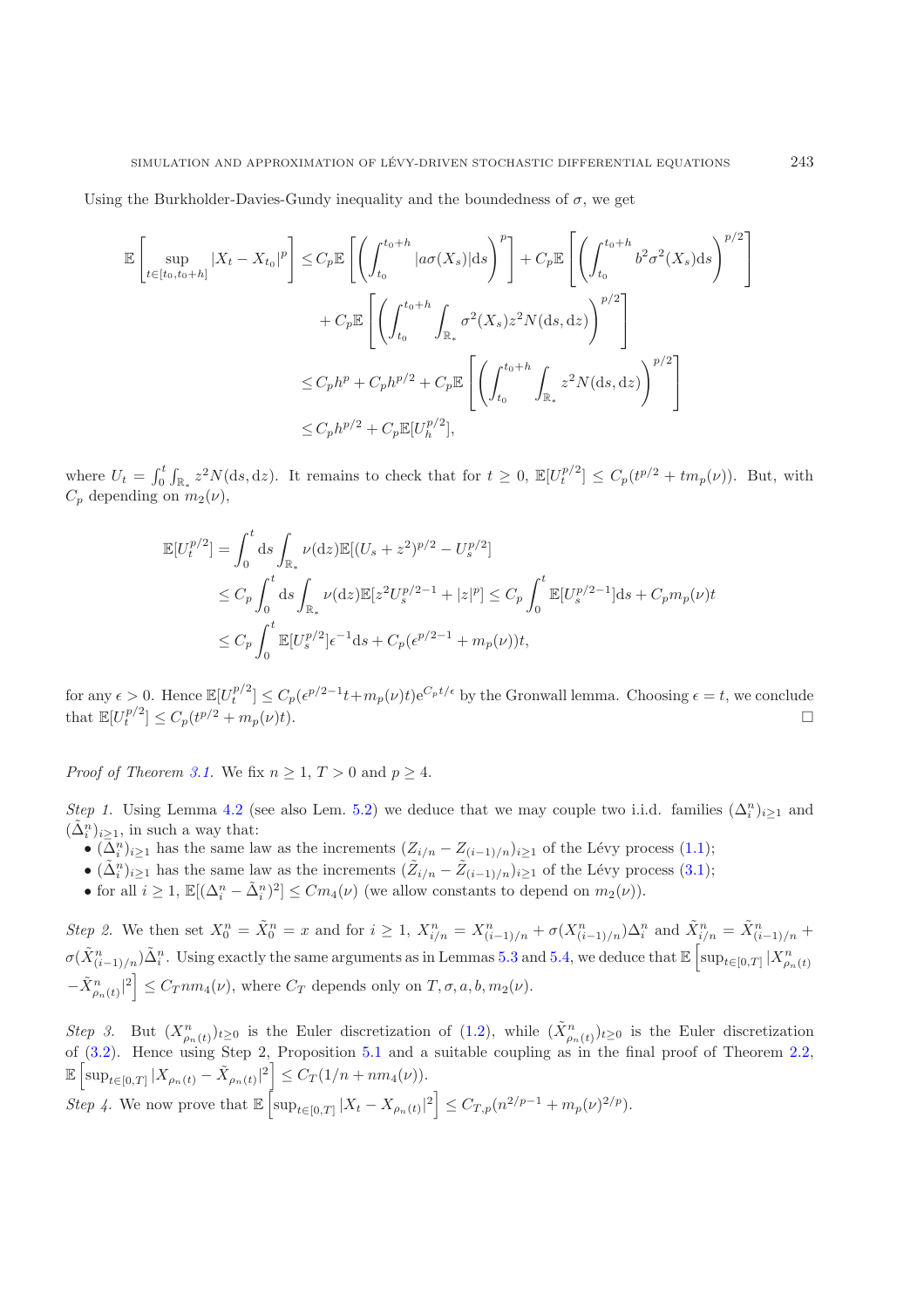We set  $\Gamma_i = \sup_{t \in [i/n, (i+1)/n]} |X_t - X_{\rho_n(t)}| = \sup_{t \in [i/n, (i+1)/n]} |X_t - X_{i/n}|$ . By Lemma [6.1,](#page-9-2)  $\mathbb{E}[\Gamma_i^p] \leq$  $C_n[(1/n)^{p/2} + m_p(\nu)/n]$ . Thus, since  $p \ge 2$ ,

$$
\mathbb{E}\left[\sup_{t\in[0,T]}|X_t-X_{\rho_n(t)}|^2\right] \leq \mathbb{E}\left[\sup_{1,\ldots,[nT]} \Gamma_i^2\right] \leq \mathbb{E}\left[\sup_{1,\ldots,[nT]} \Gamma_i^p\right]^{2/p} \leq \mathbb{E}\left[\sum_{i=1}^{[nT]} \Gamma_i^p\right]^{2/p}
$$

$$
\leq C_{T,p}n^{2/p}\left[(1/n)^{p/2}+m_p(\nu)/n\right]^{2/p},
$$

which ends the step.

*Step 5.* Exactly as in Step 4, we get  $\mathbb{E}\left[\sup_{t\in[0,T]}|\tilde{X}_t-\tilde{X}_{\rho_n(t)}|^2\right] \leq C_{T,p}n^{2/p-1}$ . *Step 6.* Using Steps 3, 4 and 5, we deduce that with a suitable coupling, we have  $\mathbb{E}[\sup_{t\in[0,T]}|X_t-\tilde{X}_t|^2] \leq$  $C_{T,n}(n^{2/p-1} + m_n(\nu)^{2/p} + n^{-1} + nm_4(\nu)).$ 

We conclude this section with the

*Proof of Corollary* [3.2.](#page-4-3) Since  $\nu({\{|z| > \epsilon\}}) = 0$ , we deduce that  $m_p(\nu) \leq m_2(\nu) \epsilon^{p-2}$ , for any  $p \geq 2$ . Applying Theorem [3.1](#page-4-2) and choosing  $n = \lbrack \epsilon^{-p/(p-1)} \rbrack$ , we get the bound

$$
C_{T,p}\left(\epsilon^{(1-2/p)(p/(p-1))} + \epsilon^{(p-2)(2/p)} + \epsilon^{2-p/(p-1)}\right) \le C_{T,p}(\epsilon^{1-1/(p-1)} + \epsilon^{2-4/p}).
$$

<span id="page-11-0"></span>Hence for  $\eta \in (0, 1)$ , it is possible to get the bound  $C_{T,n}e^{1-\eta}$ , choosing p large enough.

## 7. Generalization

The goal of this section is to generalize Theorem [2.2](#page-3-1) by using a standard localization argument. In the important case where the driving Lévy process behaves like a stable process, it does not hold that  $m_2(\nu) < \infty$ . We want here to treat the most general case, that is  $\int_{\mathbb{R}_*} \min(z^2, 1)\nu(\mathrm{d}z) < \infty$ . We will also show how to deal with the case where  $\sigma$  is only locally Lipschitz continuous with at most linear growth. Of course, we can not work in  $L^2$  any more, so that we will only prove a tightness result. This will also determine the rate of convergence in law of the paths, but in a weaker sense.

<span id="page-11-1"></span>We thus consider a general one-dimensional Lévy process with Lévy measure  $\nu$ :

$$
Z_t = at + bB_t + \int_0^t \int_{[-1,1]\setminus\{0\}} z\tilde{N}(\mathrm{d}s, \mathrm{d}z) + \int_0^t \int_{\mathbb{R}\setminus[-1,1]} zN(\mathrm{d}s, \mathrm{d}z),\tag{7.1}
$$

where  $(B_t)_{t\geq0}$  is a standard Brownian motion, independent of a Poisson measure  $N(ds, dz)$  on  $[0, \infty) \times \mathbb{R}^*$ with intensity measure dsv(dz) and where  $\tilde{N}$  is its compensated Poisson measure. Assuming that  $\sigma$  is locally Lipschitz continuous with at most linear growth, it is well-known that  $(1.2)$  has a unique càdlàg adapted strong solution  $(X_t)_{t\geq0}$ .

For  $n \geq 1$  and  $\epsilon \in (0,1)$ , we introduce, as in  $(2.2)$ , a sequence of i.i.d. random variables  $(\Delta_i^{n,\epsilon})_{i\geq 1}$ , with

$$
\Delta_1^{n,\epsilon} = a_{n,\epsilon} + b_{n,\epsilon}G + \sum_{i=1}^{N_{n,\epsilon}} Y_i^{\epsilon},\tag{7.2}
$$

where  $a_{n,\epsilon} = (a - \int_{\epsilon \leq |z| \leq 1} z \nu(\epsilon dz)) / n$ , where  $b_{n,\epsilon}^2 = (b^2 + m_{2,\epsilon}(\nu)) / n$ , where G is Gaussian with mean 0 and variance 1, where  $N_{n,\epsilon}$  is Poisson distributed with mean  $F_{\epsilon}(\nu)/n$  and where  $Y_1^{\epsilon}, Y_2^{\epsilon}, ...$  are i.i.d. with law  $\nu(\mathrm{d}z)\mathbf{1}_{|z|>\epsilon}/F_{\epsilon}(\nu)$ . The only difference with [\(2.2\)](#page-2-2) is the value of  $a_{n,\epsilon}$ . Then we introduce the approximated solution  $(Y^{n,\epsilon})_{\epsilon>0}$  as in (2.3) solution  $(X_{\rho_n(t)}^{n,\epsilon})_{t\geq 0}$  as in  $(2.3)$ .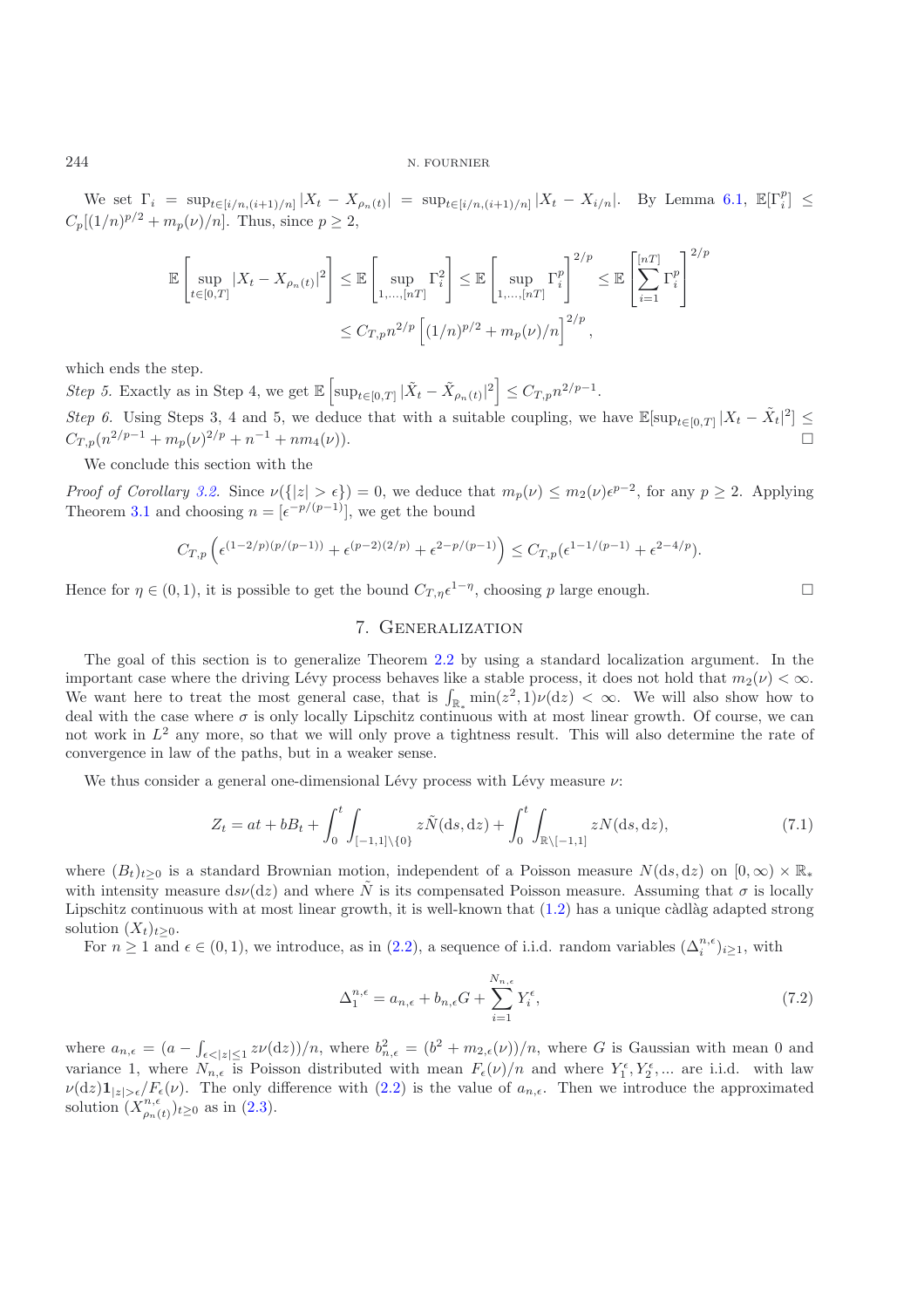**Theorem 7.1.** Assume that  $\sigma : \mathbb{R} \to \mathbb{R}$  is locally Lipschitz continuous with at most linear growth and that  $\int_{\mathbb{R}_*} \min(z^2, 1) \nu(\mathrm{d}z) < \infty$ . There exists, for each  $n \in \mathbb{N}$  and each  $\epsilon \in (0, 1)$ , a coupling  $(\widetilde{X}_t)_{t\geq 0}$  to [\(1.2\)](#page-0-0) and an approximated solution  $(X_{\rho_n(t)}^{n,\epsilon})_{t\geq 0}$ , such that for all  $T > 0$ , recall [\(2.1\)](#page-2-1),

$$
\lim_{A \to \infty} \sup_{n \in \mathbb{N}, \epsilon \in (0,1)} \mathbb{P}\left( (n^{-1} + n\beta_{\epsilon}(\nu))^{-1/2} \sup_{[0,T]} |X_{\rho_n(t)} - X_{\rho_n(t)}^{n,\epsilon}| \ge A \right) = 0. \tag{7.3}
$$

*Proof.* The proof relies on a standard localization argument, and we only give the main steps. We fix the terminal time  $T > 0$ .

*Step 1.* First we define, for  $K > 1$ , the Lévy process

$$
Z_t^K = at + bB_t + \int_0^t \int_{|z| \le 1} z \tilde{N}(\mathrm{d}s, \mathrm{d}z) + \int_0^t \int_{1 \le |z| \le K} z N(\mathrm{d}s, \mathrm{d}z),
$$

whose Lévy measure  $\nu_K(\mathrm{d}z) = \mathbf{1}_{\{|z| \leq K\}}\nu(\mathrm{d}z)$  satisfies  $m_2(\nu_K) < \infty$ . We also introduce the sequence of i.i.d. random variables  $(\Delta_i^{n,\epsilon,K})_{i\geq 1}$  as previously, using  $\nu_K$  instead of  $\nu$ . We denote by  $(X^K_t)_{t\geq 0}$  the solution to  $(1.2)$ with  $Z^K$  instead of Z, and by  $(X_{\rho_n(t)}^{n,\epsilon,K})_{t\geq 0}$  the approximated solution with  $(\Delta_i^{n,\epsilon,K})_{i\geq 1}$  instead of  $(\Delta_i^{n,\epsilon})_{i\geq 1}$ . One easily checks that with a suitable coupling between  $(\Delta_i^{n,\epsilon,K})_{i\geq 1}$  and  $(\Delta_i^{n,\epsilon})_{i\geq 1}$ ,

$$
\mathbb{P}\left((X_t^K)_{t\in[0,T]}=(X_t)_{t\in[0,T]},(X_{\rho_n(t)}^{n,\epsilon,K})_{t\in[0,T]}=(X_{\rho_n(t)}^{n,\epsilon})_{t\in[0,T]}\right)\geq\\ \mathbb{P}(N([0,T]\times\{|z|\geq K\})=0)=\mathrm{e}^{-T\nu(\{|z|\geq K\})}.
$$

*Step 2.* Since  $\sigma$  has at most linear growth and since  $m_2(\nu_K) < \infty$ , one easily checks that

$$
\sup_{n\in\mathbb{N},\epsilon\in(0,1)}\mathbb{E}\left[\sup_{[0,T]}\left(|X_t^K|^2+|X_{\rho_n(t)}^{n,\epsilon,K}|^2\right)\right]\leq C_{K,T},
$$

where the constant  $C_{K,T}$  possibly explodes when K increases to infinity.

*Step 3.* For  $L > 0$ , we introduce  $\sigma_L(x) = \sigma((x \vee -L) \wedge L)$  and we denote by  $(X_t^{K,L})_{t \geq 0}$  and by  $(X_{\rho_n(t)}^{n,\epsilon,K,L})_{t \geq 0}$ the solutions to [\(1.2\)](#page-0-0) and [\(2.3\)](#page-2-3) with  $Z^K$  instead of  $Z$ ,  $(\Delta_i^{n,\epsilon,K})_{i\geq 1}$  instead of  $(\Delta_i^{n,\epsilon})_{i\geq 1}$ , and with  $\sigma_L$  instead of  $\sigma$ . Using Step 2 and a uniqueness argument, it is classically deduced that

$$
\mathbb{P}\left((X_t^{K,L})_{t\in[0,T]}=(X_t^K)_{t\in[0,T]},(X_{\rho_n(t)}^{n,\epsilon,K,L})_{t\in[0,T]}=(X_{\rho_n(t)}^{n,\epsilon,K})_{t\in[0,T]}\right) \geq 1-\frac{C_{K,T}}{L^2}.
$$

*Step 4.* Since  $m_2(\nu_K) < \infty$  and since  $\sigma_L$  is bounded and Lipschitz continuous, we may apply Theorem [2.2:](#page-3-1) for each K, L, there exists a constant  $C_{K,L,T}$  such that for all  $n \in \mathbb{N}$ , all  $\epsilon \in (0,1)$ , with a suitable coupling,

$$
\mathbb{E}\left[\sup_{[0,T]}|X^{K,L}_{\rho_n(t)} - X^{n,\epsilon,K,L}_{\rho_n(t)}|^2\right] \leq C_{K,L,T}(n^{-1} + \beta_{\epsilon}(\nu_L)).
$$

Since  $L \geq 1 > \epsilon$ , we obviously have  $\beta_{\epsilon}(\nu_L) = \beta_{\epsilon}(\nu)$ .

*Step 5.* Using Steps 1, 3 and 4, we get, for all  $A > 0$ ,  $K \ge 1$ ,  $L > 0$ ,  $n \in \mathbb{N}, \epsilon \in (0, 1)$ ,

$$
\mathbb{P}\left[ (n^{-1} + \beta_{\epsilon}(\nu_L))^{-1/2} \sup_{[0,T]} |X_{\rho_n(t)} - X_{\rho_n(t)}^{n,\epsilon}| \ge A \right] \le 1 - e^{-T\nu(\{|z| \ge K\})} + \frac{C_{K,T}}{L^2} + \frac{C_{K,L,T}}{A^2}.
$$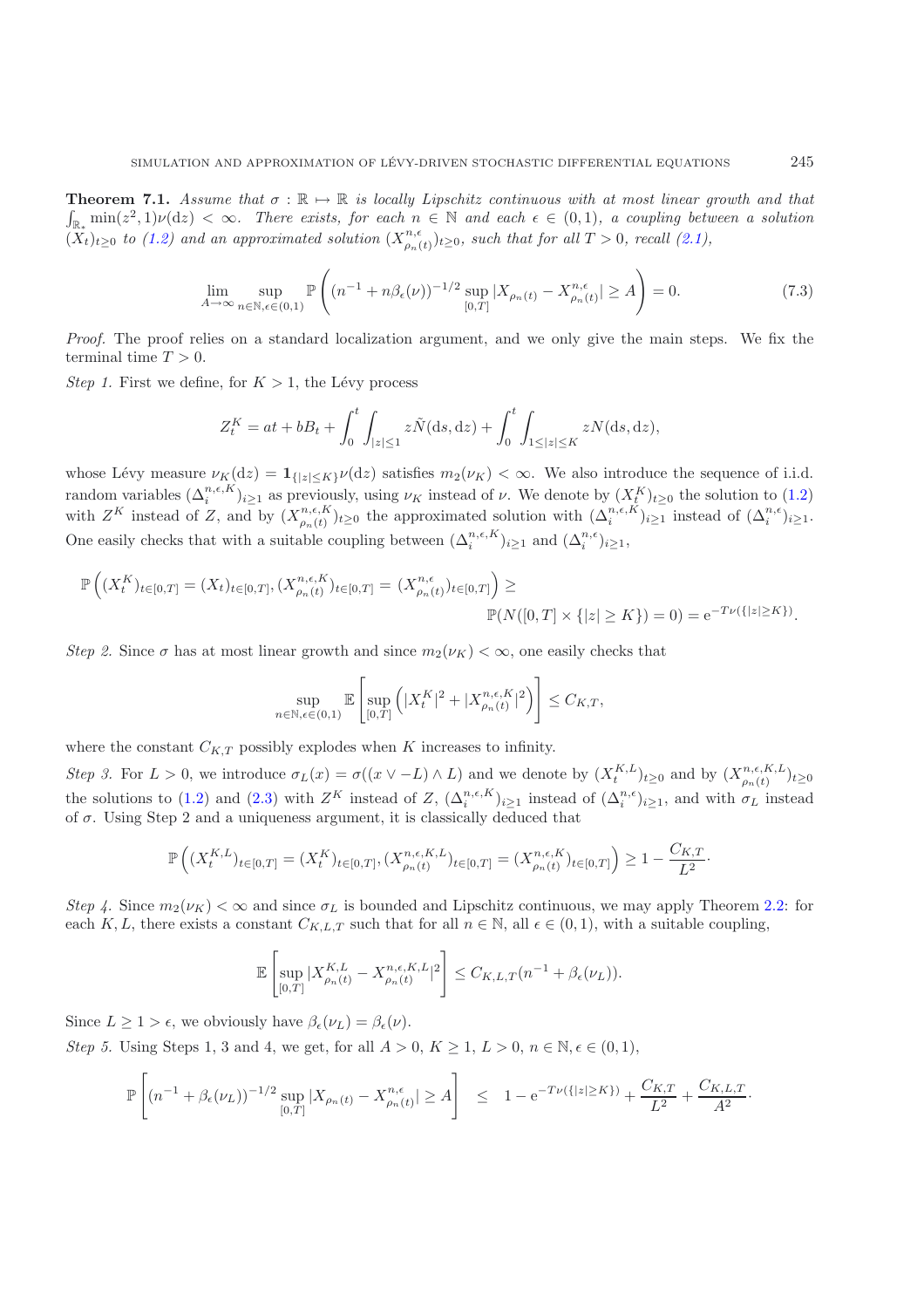Consequently, for all  $K \geq 1$ , all  $L > 0$ ,

$$
\limsup_{A\to\infty}\sup_{n\in\mathbb{N},\epsilon\in(0,1)}\mathbb{P}\left[(n^{-1}+\beta_{\epsilon}(\nu_L))^{-1/2}\sup_{[0,T]}|X_{\rho_n(t)}-X_{\rho_n(t)}^{n,\epsilon}|\geq A\right]\leq 1-\mathrm{e}^{-T\nu(\{|z|\geq K\})}+\frac{C_{K,T}}{L^2}.
$$

<span id="page-13-0"></span>Taking the limit as  $L \to \infty$  and then the limit as  $K \to \infty$ , the conclusion follows.

## 8. Numerical illustration

 $\Box$ 

To illustrate our result, we consider the case of a stable driving L´evy process, of which the increments may be simulated exactly, see Chambers-Mallows-Stuck [\[2](#page-15-18)]. We consider the Lévy process [\(7.1\)](#page-11-1) with  $a = b = 0$ and  $\nu(\mathrm{d}z) = |z|^{-\alpha-1}\mathrm{d}z$ , for  $\alpha = 1.8$ , and the stochastic differential equation  $(1.2)$  starting from  $x = 0$ , with  $\sigma(y) = (1 + y^2)/(1 + y^4)$ . We are interested in the law of  $V = \sup_{t \in [0,1]} X_t$ .

We introduce the *exact* Euler scheme  $(X_{i/n}^n)_{i=0,\dots,n}$  with time-step  $1/n$ , which can be simulated exactly in this particular case.

For  $\epsilon > 0$ , we introduce the scheme  $(X_{i/n}^{n,\epsilon})_{i=0,...,n}$  studied in this paper, defined by  $(2.2)$ – $(2.3)$ , and we denote by  $(\hat{X}_{i/n}^{n,\epsilon})_{i=0,\ldots,n}$  the scheme where the jumps smaller than  $\epsilon$  are simply neglected [\[14\]](#page-15-9). We also set

$$
V^n = \sup_{i=0,\dots,n} X_{i/n}^n, \quad V^{n,\epsilon} = \sup_{i=0,\dots,n} X_{i/n}^{n,\epsilon}, \quad \hat{V}^{n,\epsilon} = \sup_{i=0,\dots,n} \hat{X}_{i/n}^{n,\epsilon}.
$$

In all the simulations, we have chosen  $n = 1000$ . Using a Monte-Carlo method (with  $10^6$  simulations) and have estimated the density of  $V^{1000}$ . This density is drawn on all the figures (its shape is slightly surprising). Next, we have performed  $10^5$  simulations of  $\hat{V}^{1000,\epsilon}$  and  $V^{1000,\epsilon}$  for different values of  $\epsilon$ , and we have drawn a histogram.

As we can see from the figures below, the law of  $V^{1000,\epsilon}$  is really much more close to the law of  $V^{1000}$  than the law of  $\hat{V}^{1000,\epsilon}$ .

The time (in seconds) needed for each simulation of  $\hat{V}^{1000,\epsilon}$  and  $V^{1000,\epsilon}$  is as follows:

|                                                                                          | $\epsilon = 0.1$ $\epsilon = 0.01$ $\epsilon = 0.001$ |  |
|------------------------------------------------------------------------------------------|-------------------------------------------------------|--|
| $\hat{V}^{1000,\epsilon}$ 3.6 10 <sup>-4</sup> 2.7 10 <sup>-3</sup> 9.5 10 <sup>-2</sup> |                                                       |  |
| $V^{1000,\epsilon}$ 6.6 10 <sup>-4</sup> 3.1 10 <sup>-3</sup> 9.5 10 <sup>-2</sup>       |                                                       |  |

One observes that for  $\epsilon$  very small, the additional cost to simulate  $V^{n,\epsilon}$  is insignificant. This is natural: the simulation schemes of  $\hat{V}^{n,\epsilon}$  and  $V^{n,\epsilon}$  are the same, except that one needs to simulate additionally n Gaussian random variables for  $V^{n,\epsilon}$ . Thus the additional cost does not depend on  $\epsilon$ , and becomes insignificant when  $\epsilon$  is small.

It took about 66 seconds to obtain Figure [1\(](#page-14-0)b), and about 9500 seconds to get Figure [1\(](#page-14-0)e). Clearly, Figure [1\(](#page-14-0)b) is much more convincing. As a conclusion, it is really better to approximate the small jumps by Gaussian random variables than to neglect them, both from a theoretical and numerical point of view.

The shape of the density of V is quite surprising. Numerical simulations with other values of  $\alpha$  (or even with Z replaced by a standard Brownian motion) produce similar shapes. This seems to be due to the fact  $\sigma$  is not monotonous on  $\mathbb{R}_+$ . In Figure [2,](#page-14-1) we have drawn simulations with  $\sigma(y) = \sqrt{1 + y^2}$ , for which the density of V has a more classical shape. But in Figure [3,](#page-15-19) we have considered the oscillating case  $\sigma(y)=1.2 + \sin(4y)$ , which seems to produce infinitely many modes for the density of V.

*Acknowledgements*. I wish to thank Jean Jacod for fruitful discussions. I am also grateful to the anonymous referees for their constructive observations.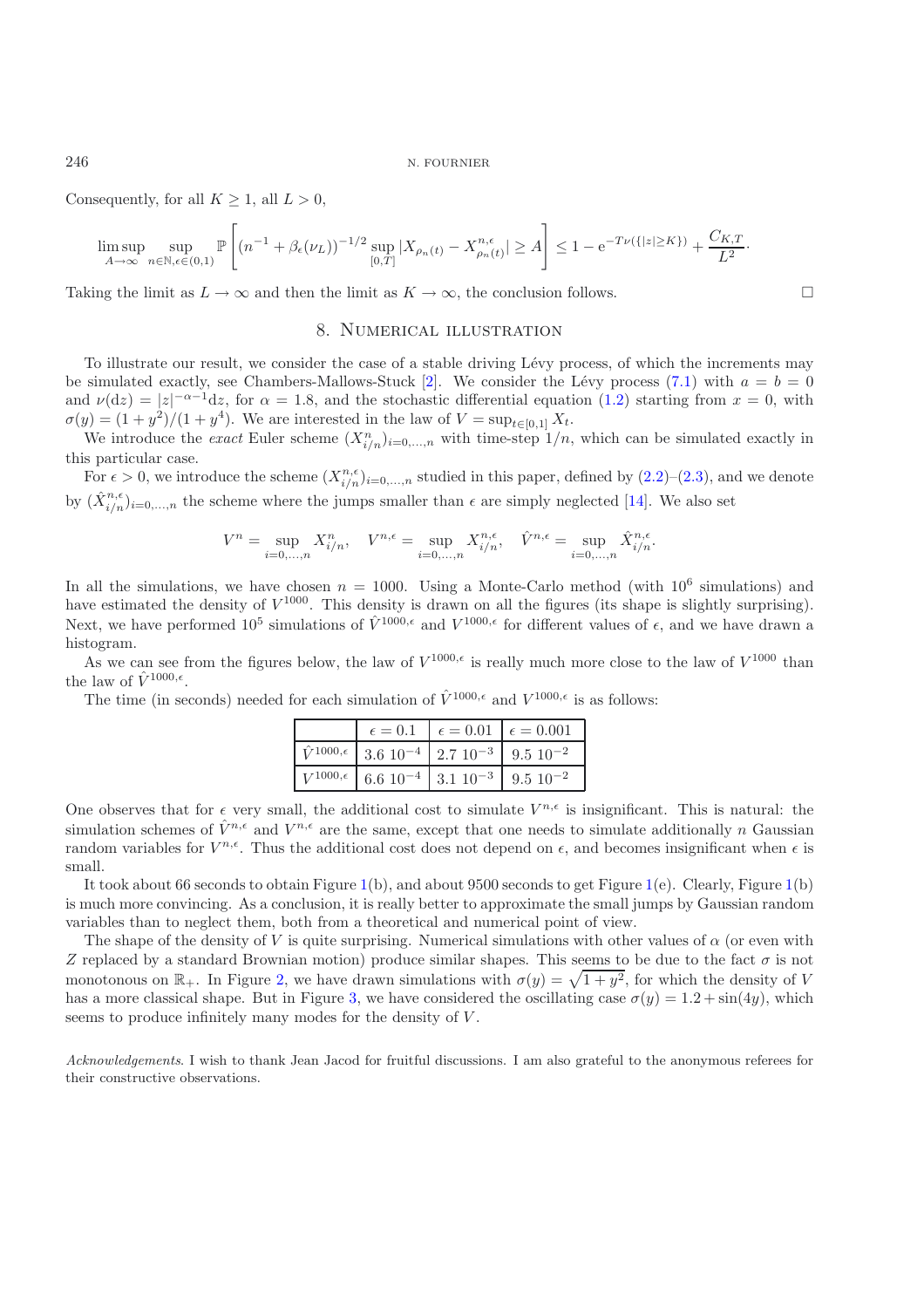

<span id="page-14-0"></span>FIGURE 1. Simulations with  $\sigma(y) = (1 + y^2)/(1 + y^4)$ .



<span id="page-14-1"></span>FIGURE 2. Simulations with  $\sigma(y) = \sqrt{1 + y^2}$ .